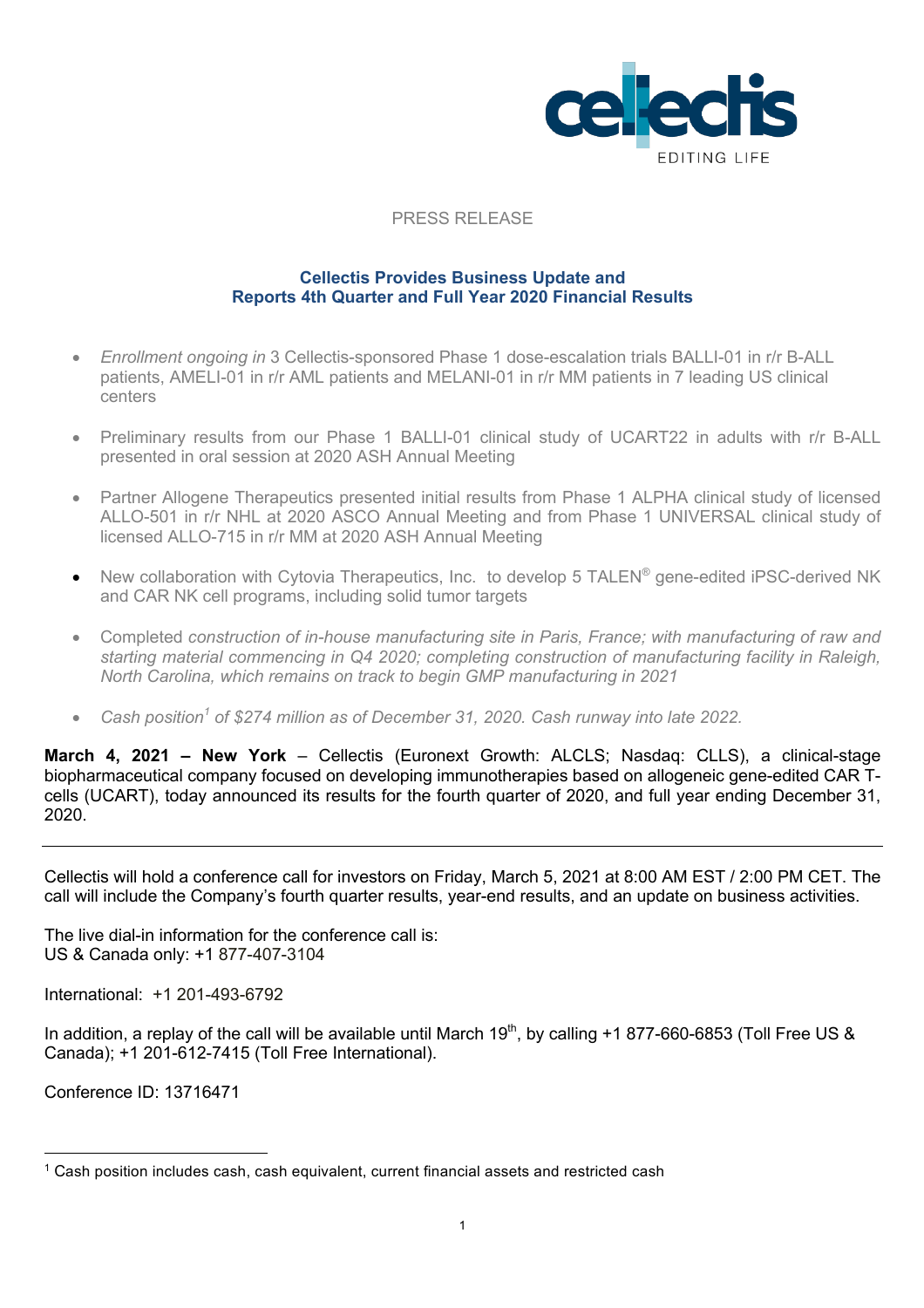"2020 was a challenging but very fruitful year for Cellectis," said Dr. André Choulika, Chief Executive Officer of Cellectis. "We moved forward with our three Cellectis-sponsored clinical studies, and shared preliminary results for our BALLI-01 study at ASH. AMELI-01 for the treatment of relapsed or refractory acute myeloid lymphomia (r/r AML) and BALLI-01 for the treatment of relapsed or refractory B-cell acute lymphoblastic leukemia (r/r B-ALL) are enrolling patients at dose level 2 with FCA (fludarabine, cyclophosphamide and alemtuzumab) lymphodepletion regimen. Our MELANI-01 clinical study for patients with relapsed or refractory multiple myeloma (r/r MM) has restarted patient enrollment. We are planning to share selected updated interim data in 2021."

"In connection with the completion of our manufacturing facilities in Raleigh, NC and Paris, FR, and the ongoing expansion of our clinical trials and product candidate pipeline, we expanded the level of expertise within our general management, clinical, and global manufacturing teams, hiring renowned biopharma industry experts. We are well positioned on all fronts moving into 2021 and beyond, and are determined to start this year exactly how we finished out the last; determined and committed to serve patients with unmet medical needs, " Dr. Choulika continued.

"As we anticipate our manufacturing facilities becoming fully functional in 2021, we are on track to achieve manufacturing autonomy from buffers to starting materials to the production of UCART products for clinical and commercial supply, a significant milestone towards becoming a fully bio-pharmaceutical company. We are excited for our manufacturing facilities to give Cellectis the potential to support our ongoing and future clinical studies, allowing strong clinical execution in the coming years."

## **Fourth Quarter 2020 and Recent Highlights**

## **Proprietary Allogeneic CAR T-Cell Development Programs**

Cellectis announced on November 4, 2020 the release of two abstracts at the American Society of Hematology (ASH) 2020 Annual Meeting, one oral presentation of preliminary data from its BALLI-01 clinical trial and one Trials in Progress poster presentation of its AMELI-01 clinical trial.

#### *Cellectis' first clinical data reported at ASH 2020 Oral presentation; BALLI-01 investigating UCART22 product candidate in r/r B-ALL*

Preliminary results from Cellectis' dose escalation Phase 1 BALLI-01 study of UCART22 product candidate in relapsed/refractory B-cell acute lymphoblastic leukemia (r/r B-ALL) were presented at the American Society of Hematology (ASH) Annual Meeting. This is the first publicly released data from Cellectis' BALLI-01 clinical trial.

As of the November 2, 2020 data cutoff, 7 patients were enrolled, and 5 patients received UCART22 after fludarabine/cyclophosphamide preconditioning. One patient failed screening and one patient was discontinued prior to the administration of UCART22 due to an adverse event related to the lymphodepletion regimen.

No patient experienced a DLT, ICANS, GvHD, or an adverse event of special interest (AESI). No UCART22 related Grade 3 or higher adverse events (AE) or serious adverse events (SAEs) were reported. Two patients experienced a Grade 1 cytokine release syndrome, or CRS, and one patient experienced Grade 2 CRS. Three patients experienced four treatment-emergent SAEs not related to UCART22 treatment. No patient discontinued treatment due to a UCART22-related treatment-emergent adverse event. Two patients in Dose Level 1 achieved an objective response of complete remission with incomplete hematologic recovery (CRi) at Day 28, one of which attained a complete remission (CR) at Day 42 and received an allogeneic bone marrow transplant after subsequent therapy with inotuzumab. One patient in Dose Level 2 with refractory disease did achieve a noteworthy reduction in bone marrow blasts (60% at screening, 16% at Day-1, 65% at Day 14, down to 13% at Day 28) after treatment with UCART22, but then progressed. Host lymphocyte reconstitution was observed in all patients within the DLT period (range Day 9-Day 28). Correlative analysis of UCART cell expansion and persistence is ongoing. UCART22 demonstrated preliminary signs of activity at low dose levels with fludarabine/cyclophosphamide (FC) lymphodepletion regimen, without unexpected nor significant treatment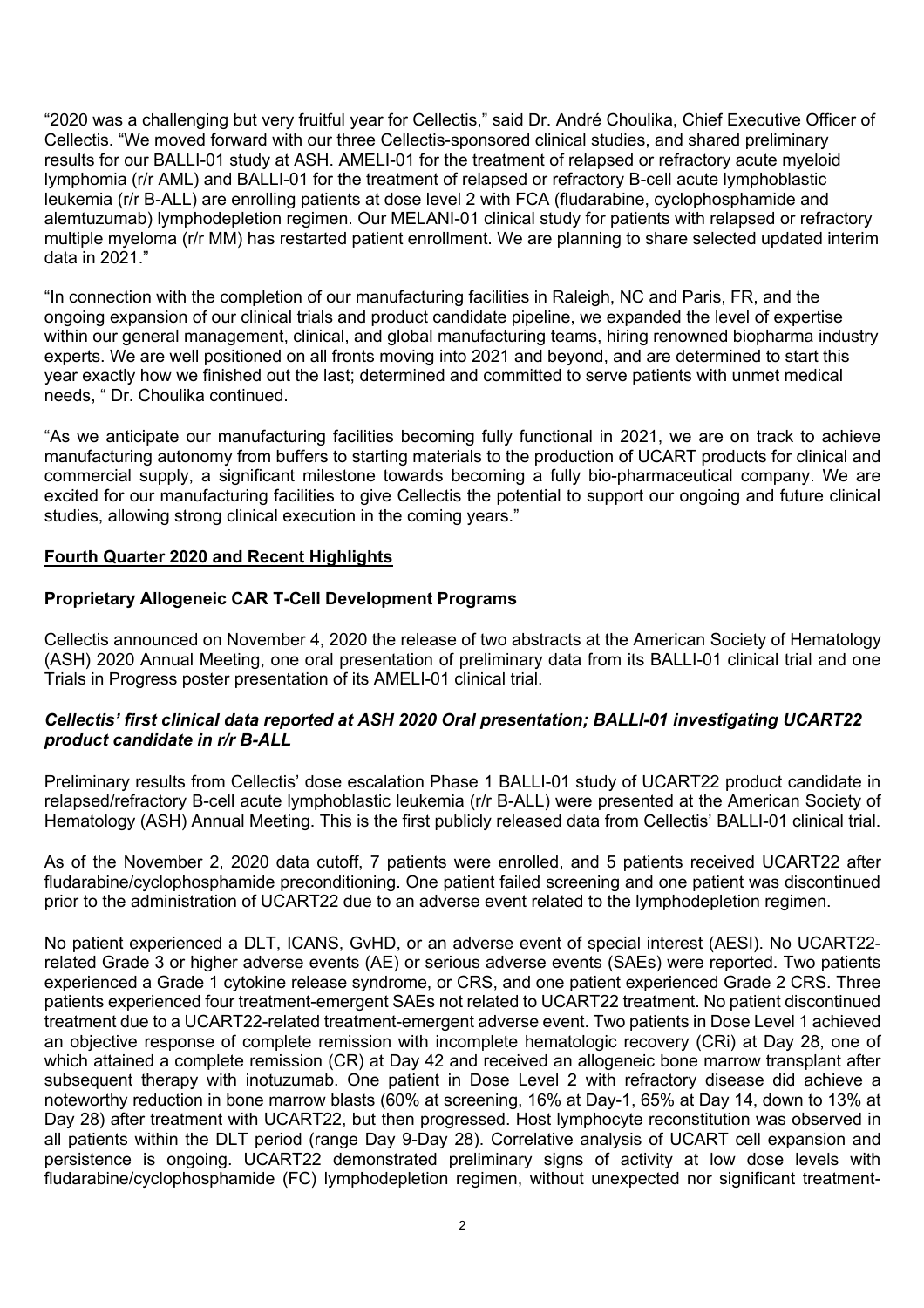related toxicities. Host immune recovery was observed early, supporting activation of the addition of alemtuzumab to the FC lymphodepletion regimen which is expected to result in a deeper and more sustained cell depletion.

### *ASH 2020 Poster Presentation: AMELI-01 investigating UCART123 product candidate in R/R AML*

AMELI-01 is a Phase 1, multi-center clinical study of Cellectis' UCART123 product candidate designed to evaluate the safety, tolerability and preliminary anti-leukemia activity of UCART123 cells in patients with relapsed/refractory acute myeloid leukemia (R/R AML).

Additional objectives include the determination of the maximum tolerated dose or suitable lower dose for expansion; characterization of the expansion, trafficking and persistence of UCART123 cells; assessment of cytokine, chemokine and *C-reactive protein* expression after UCART123 cell infusion; and assessment of immune cell depletion, reconstitution and immune response.

#### *MELANI-01 clinical trial in r/r MM patients – clinical hold lifted*

The MELANI-01 clinical study is a Phase 1, multicenter clinical trial designed to evaluate the safety, expansion, persistence and clinical activities of UCARTCS1 in patients with r/r MM. On November 17, 2020, Cellectis announced that the FDA lifted the clinical hold on the Phase 1 MELANI-01 trial evaluating the UCARTCS1 product candidate in patients with r/r MM.

Cellectis worked closely with the FDA during this period to address the agency's requests. Cellectis continues to work with the clinical site staff and investigators to efficiently obtain the required local approvals to reopen the trial and resume patient enrollment.

### **Partnered Allogeneic CAR T-Cell Development Programs**

UCART19, ALLO-501 and ALLO-501A (targeting CD19) are being jointly developed under a collaboration agreement between Servier and Allogene based on an exclusive license granted by Cellectis to Servier. UCART19, ALLO-501 and ALLO-501A use Cellectis technologies. Servier grants to Allogene exclusive rights to UCART19, ALLO-501 and ALLO-501A in the U.S. while Servier retains exclusive rights for all other countries.

BCMA and CD70 are CAR targets exclusively licensed by Cellectis. ALLO-715 (targeting BCMA) and ALLO-316 (targeting CD70) utilize TALEN® gene-editing technology pioneered and owned by Cellectis. Allogene has an exclusive license to the Cellectis technology for allogeneic products directed at the BCMA and CD70 targets. Allogene holds global development and commercial rights for these investigational candidates.

#### *ALLO-715 in relapsed/refractory Multiple Myeloma*

In December 2020, Allogene Therapeutics announced positive initial results from its Phase 1 UNIVERSAL clinical study of ALLO-715 in relapsed/refractory multiple myeloma (r/r MM). Data were presented at an oral session of the American Society of Hematology (ASH) annual meeting. This study utilizes ALLO-647, Allogene's anti-CD52 monoclonal antibody (mAb), as a part of its differentiated lymphodepletion regimen.

As of the October 30, 2020 data cutoff, 35 patients were enrolled with 31 patients evaluable for safety and 26 patients evaluable for efficacy. ALLO-715 in combination with the lymphodepletion regimens, each including ALLO-647, were well tolerated with no graft-vs-host disease (GvHD) or immune effector cell-associated neurotoxicity syndrome (ICANS) observed. Grade 1 and Grade 2 cytokine release syndrome, or CRS, was reported in 14 patients (45%) and was manageable with standard therapies. Infection events of Grade 3 of higher in the trial reported in 5 patients (16%) was similar to what has been reported in other advanced multiple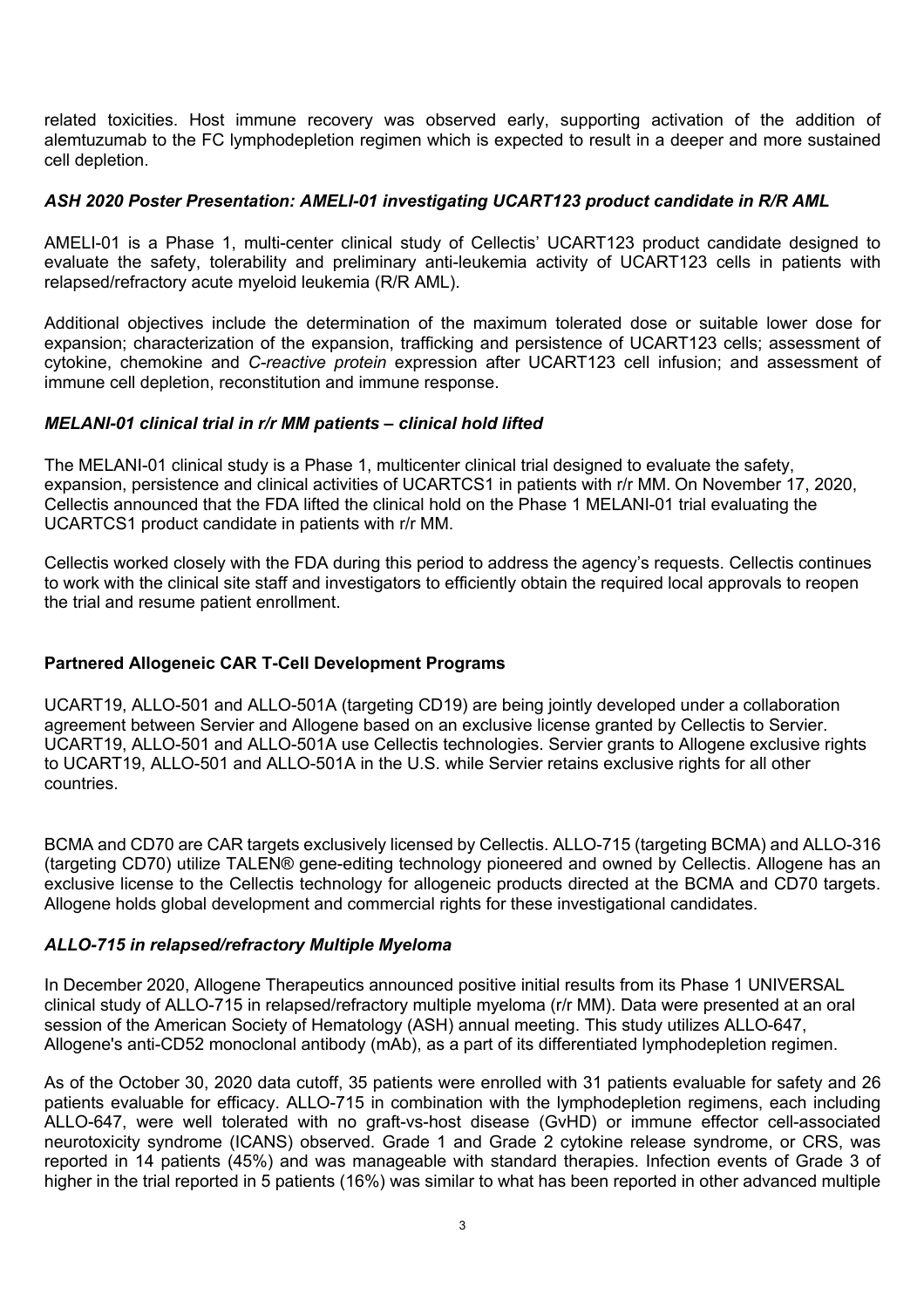myeloma studies. Adverse events of Grade 3 or higher, reported as serious adverse events, occurred in 19% of patients. A single Grade 5 event related to progressive myeloma and the cyclophosphamide and ALLO-647 conditioning regimen was reported. At dose level 3 of ALLO-715 (320M cells) within the FCA lymphodepletion regimen, 6 of 10 (60%) patients achieved an overall response rate (ORR) and 4 of 10 (40%) patients achieved a very good partial response (VGPR) or better (VGPR+). A minimal residual disease (MRD) assessment was completed in five of the six patients achieving VGPR+ across all cohorts and all lymphodepletion regimens, and all achieved an MRD negative status. With a median follow-up for efficacy of 3.2 months, 6 of 9 (67%) responding patients treated at dose level 3 (320M cells) or dose level 4 (480M cells) of ALLO-715 remain in response as of the October 2020 data cutoff.

In December 2020, Allogene announced that the FDA had approved the IND for ALLO-715 in combination with nirogacestat, a SpringWorks Therapeutics' investigational gamma secretase inhibitor, in patients with r/r MM.

## *ALLO-501 and ALLO-501A in relapsed/refractory non-Hodgkin Lymphoma*

In February 2020, Allogene announced that the FDA had approved the IND for a Phase 1 clinical study for ALLO-501A, in relapsed or refractory non-Hodgkin lymphoma (NHL), the ALPHA2 study. ALLO-501A was created to eliminate the rituximab recognition domains in ALLO-501, allowing for use in a broader patient population. including those NHL patients with recent rituximab exposure.

In May 2020, Allogene, in collaboration with Servier, reported results from the ALPHA study, a Phase 1 clinical study for ALLO-501 in relapsed or refractory Non-Hodgkin Lymphoma (NHL), at the American Society of Clinical Oncology (ASCO) annual meeting. This study utilizes ALLO-647, Allogene's anti-CD52 monoclonal antibody (mAb), as a part of its differentiated lymphodepletion regimen.

As of the May 2020 data cutoff, 22 patients were evaluable for safety and 19 patients were evaluable for efficacy with at least one month tumor assessment. ALLO-501 in combination with the lymphodepletion regimen of fludarabine, cyclophosphamide and ALLO-647 was well tolerated, with no dose-limiting toxicities, graft-vs-host disease (GvHD) or immune effector cell-associated neurotoxicity syndrome (ICANS) observed. Cytokine release syndrome, or CRS, occurred in seven (32%) of the patients, was mainly mild to moderate in severity, manageable with standard recommendations, and all events resolved within a maximum of seven days. Four patients (18%) experienced serious adverse events ("SAEs"): one patient had Grade 2 pyrexia and Grade 2 cytomegalovirus ("CMV") reactivation which resolved in two days and six days, respectively; one patient had Grade 3 rotavirus infection and Grade 3 hypokalemia which resolved in 15 days and two days, respectively; one patient had Grade 3 febrile neutropenia and Grade 3 hypotension which each resolved in two days; and one patient had a Grade 3 upper GI hemorrhage which resolved in one day and Grade 3 CMV reactivation which resolved in 25 days. Across all dose levels, seven complete responses (CR) and five partial responses (PR) were observed for an overall response rate (ORR) of 63% and CR rate of 37%. With a median follow-up of 3.8 months, nine of twelve (75%) responder patients remain in response as of the May 2020 data cutoff. Higher dose ALLO-647 were associated with higher CR rates, deeper lymphodepletion and delayed host T cell recovery. Within the overall efficacy analysis, higher response rates were observed in CAR-T naïve patients, with an ORR of 75% and CR rate of 44%. Allogene has reported that it is continuing the ALPHA Study to further explore and optimize the lymphodepletion regimen and treatment.

#### *UCART19 in pediatric and adult relapsed/refractory B-ALL*

In December 2020, Servier published, in the Lancet journal, pooled results of the UCART19 clinical studies: one in adult Acute Lymphoblastic Leukemia (ALL), referred to as the CALM study, and one in pediatric ALL, referred to as the PALL study. Between June 2016 and October 2018, seven children and 14 adults were enrolled in the two studies and received UCART19. Cytokine release syndrome, or CRS, was the most common adverse event and was observed in 19 patients (91%); three (14%) of whom had grade 3 or 4 CRS. Other adverse events were grade 1 or 2 neurotoxicity in eight patients (38%), grade 1 acute skin graft-versushost disease, or GvHD, in two patients (10%), and grade 4 prolonged cytopenia in six patients (32%). Two treatment-related deaths occurred; one caused by neutropenic sepsis in a patient with concurrent CRS and one from pulmonary hemorrhage in a patient with persistent cytopenia. 14 (67%) of 21 patients had a complete response (CR) or complete response with incomplete (Cri) hematological recovery 28 days after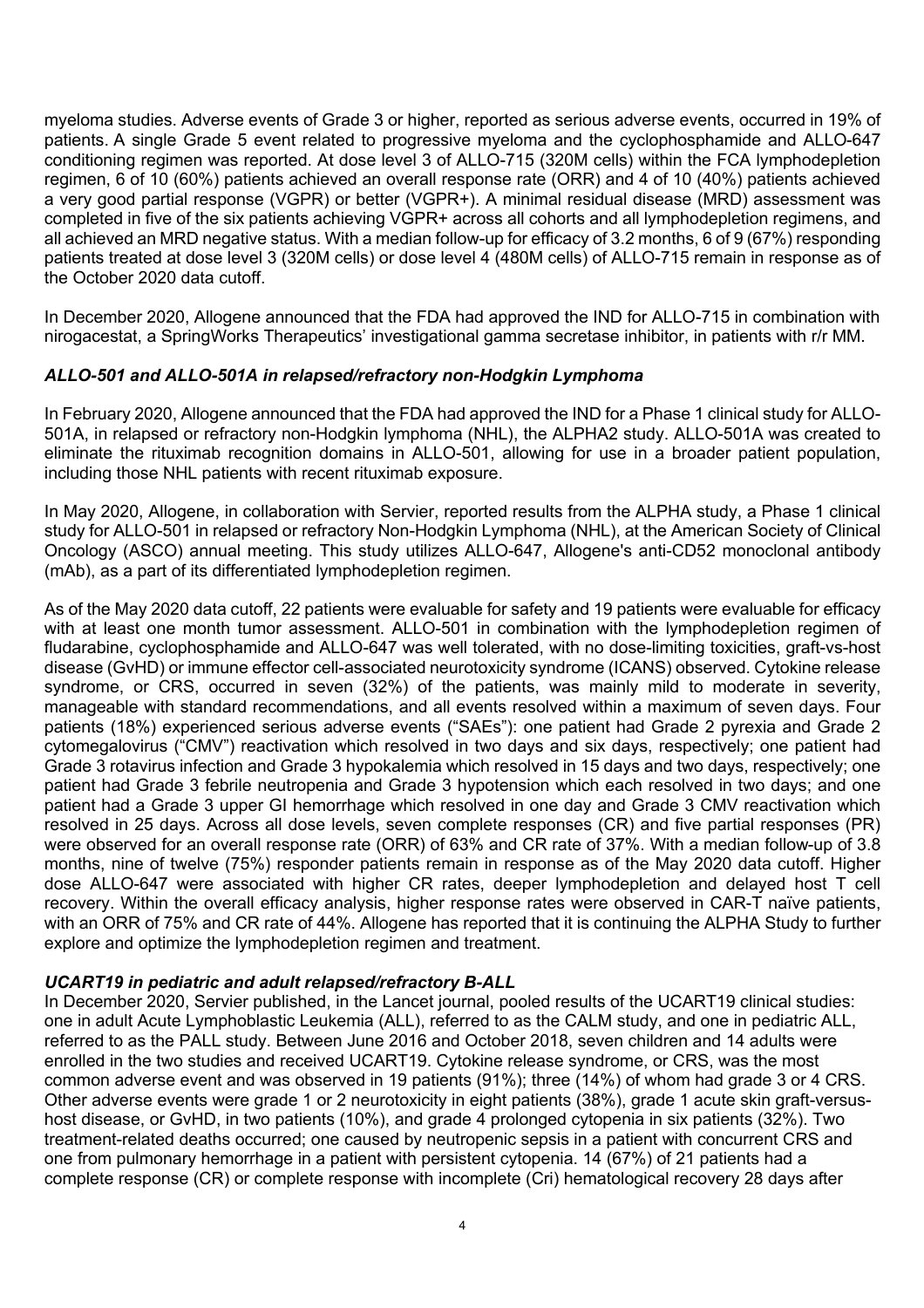infusion. Patients not receiving alemtuzumab (n=4) showed no UCART19 expansion or antileukemic activity. The median duration of response was 4.1 months with ten (71%) of 14 responders proceeding to a subsequent allogeneic stem-cell transplant. Progression-free survival at 6 months was 27%, and overall survival was 55%. According to the article, these two studies show, for the first time, the feasibility of using allogeneic, genome-edited CAR T cells to treat patients with aggressive leukemia. UCART19 exhibited in-vivo expansion and antileukemic activity with a manageable safety profile in heavily pretreated pediatric and adult patients with relapsed or refractory B-cell acute lymphoblastic leukemia.

The PALL study and the CALM study are now completed with no additional patients planned for enrollment. All patients will continue the long-term follow-up study as planned. Servier and its development partner Allogene are reviewing the development strategy.

#### *ALLO-316 in advanced or metastatic clear cell renal cell carcinoma*

In December 2020, Allogene announced that the FDA had approved the IND for a Phase 1 clinical study for ALLO-316, in advanced or metastatic clear cell renal cell carcinoma.

#### **New Partnerships**

#### *Cytovia Theraputics*

In February 2021, Cellectis announced a strategic research and development collaboration with Cytovia Therapeutics to develop TALEN® gene-edited iPSC-derived Natural Killer (NK) and Chimeric Antigen Receptor (CAR)-NK cells.

As per the Cytovia Agreement, Cellectis is eligible to receive an equity stake of \$15 million in Cytovia stock or an upfront cash payment of \$15 million if certain conditions are not met by December 31, 2021. Cellectis also received an option to participate in certain future financing rounds by Cytovia. In addition to this financial consideration, the Cytovia Agreement provides for aggregate additional payment of up to \$760 million of development, regulatory and sales milestones from Cytovia to Cellectis. Cellectis will also receive single-digit royalty payments on the net sales of the partnered products commercialized by Cytovia.

Cellectis will develop custom TALEN®, which Cytovia will use to edit iPSCs to derive in NK and CAR-NK cells for therapeutic use in several cancer indications. Cytovia will be responsible for the differentiation and expansion of the gene-edited iPSC master cell bank into NK cells and will conduct the pre-clinical evaluation, clinical development, and commercialization of the mutually-agreed-upon selected therapeutic candidates. Cellectis is granting Cytovia a worldwide license to its TALEN® gene-editing technology, enabling Cytovia to modify NK cells addressing multiple gene targets for therapeutic use in several cancer indications.

#### *Iovance Biotherapeutics*

On December 30, 2019, Cellectis and Iovance Biotherapeutics entered into a research collaboration and exclusive worldwide license agreement whereby Cellectis grants Iovance an exclusive license under certain TALEN® technology in order to develop tumor infiltrating lymphocytes (TIL) that have been genetically edited to create more potent cancer therapeutics. This license enables Iovance Biotherapeutics' use of TALEN® technology, addressing multiple gene targets to modify TIL for therapeutic use in several cancer indications. Financial terms of the license include development, regulatory and sales milestone payments from Iovance Biotherapeutics to Cellectis, as well as rovalty payments based on net sales of TALEN®-modified TIL products.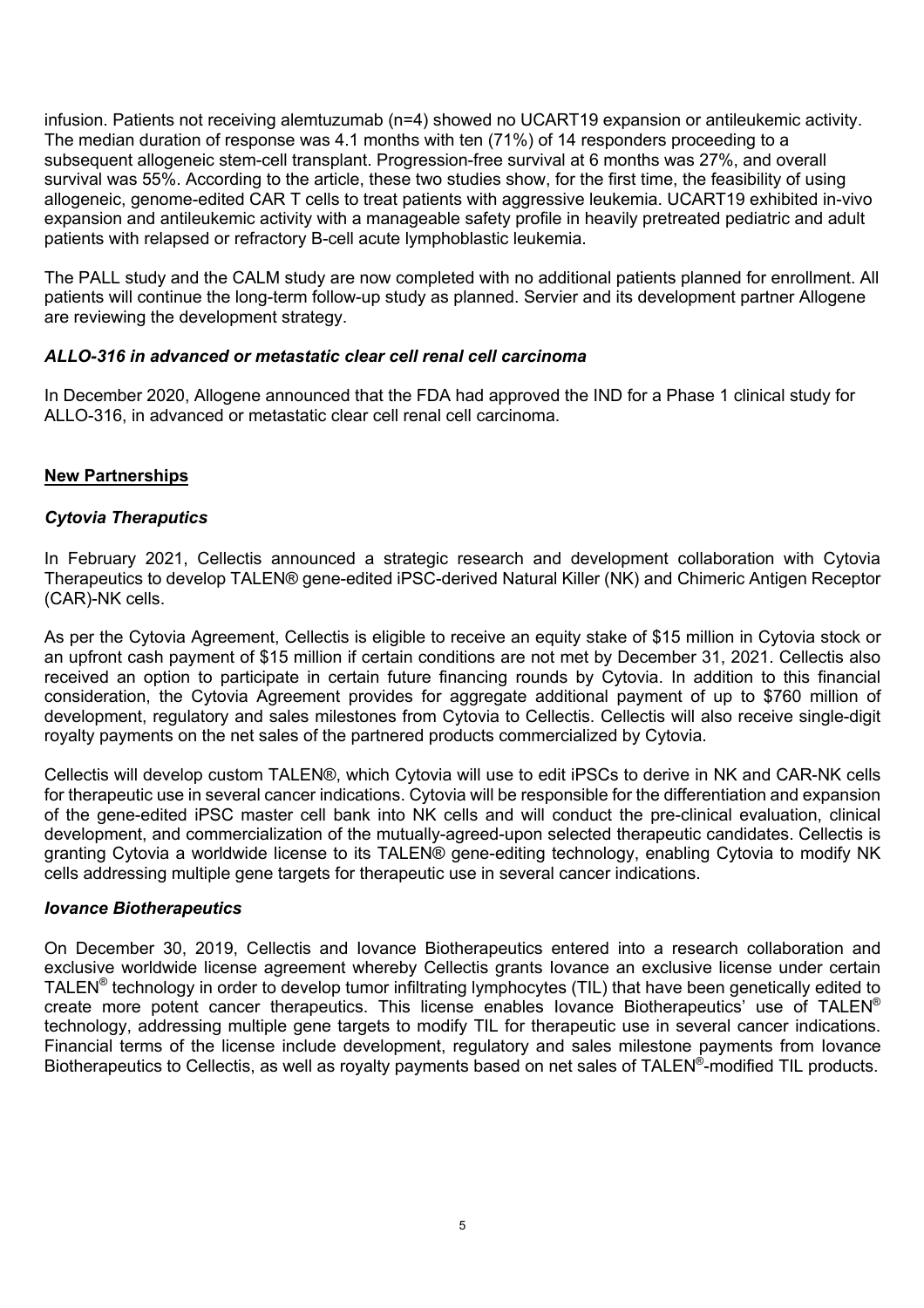#### **2020 Corporate Updates**

### *New Appointments*

## *Board Appointment:*

In November 2020, Jean-Pierre Garnier, M.D. was appointed non-executive Chairman of the board of directors to work hand in hand with André Choulika, Chief Executive Officer. Dr. Garnier currently serves as Chairman of the board of directors of Carmat, as a director of Radius Therapeutics, and as lead director of Carrier Global Corp.

Most recently, Dr. Garnier was Chairman of Idorsia, a public bio-technology company based in. Switzerland and listed on the Swiss Stock Exchange (SIX), which was spun off of Actelion LTD with a billion-dollar investment from Johnson & Johnson (J&J). Previous to his tenure at Idorsia, he was Chairman of Actelion Ltd., a Swiss pharmaceuticals and bio-technology company. In 2017, Actelion LTD was sold for \$30 billion to J&J. Dr. Garnier holds an MS in pharmaceutical science and a Ph.D. in pharmacology from the Louis Pasteur University of Strasbourg, France. He subsequently earned his MBA at Stanford University, California, as a Fulbright Scholar.

#### *Human Resources:*

Kyung Nam-Wortman joined Cellectis in November 2020 as Cellectis' Chief Human Resources Officer. Ms. Nam-Wortman, who is based in Cellectis' New York office joined the Company's executive committee. In her new role at Cellectis, Ms. Nam-Wortman works closely with Cellectis CEO Dr. André Choulika and the executive management team to ensure that the Company advances its roadmap through the recruitment and retention of top talent, working to enhance Cellectis' dynamic and inclusive culture, while optimizing the Company's human resources function.

Ms. Nam-Wortman joined Cellectis from Achillion (recently acquired by Alexion in January 2020) where she served as Senior Vice President, Head of Human Resources, Head of Information Technology, Facilities and Internal Communications. At Achillion, she was responsible for leading the strategic and operational components of the aforementioned functions. In addition to her experience in biotech/biopharma, Ms. Nam-Wortman has 14 years of experience in the consulting industry focused on strategic and organization change management from Delta Consulting Group and IBM.

#### *Clinical Development Appointments:*

In April 2020, Carrie Brownstein, M.D., was appointed to the role of, Chief Medical Officer. In this role, Dr. Brownstein leads clinical research and development, and is responsible for the development and execution of the integrated development strategy of Cellectis' proprietary programs. Dr. Brownstein is based in the Cellectis New York office, and joined the Company's executive committee.

Mark Frattini, M.D., Ph.D., joined Cellectis from Celgene/BMS in August 2020 as Senior Vice President of Clinical Sciences. In his new role, Dr. Frattini is responsible for Cellectis' clinical leadership, including clinical strategy and execution of the Company's current product candidates. Dr. Frattini also serves as a core member of the senior clinical team, under the leadership of Cellectis' Chief Medical Officer, Dr. Brownstein, and manages a team of physicians and clinical scientists.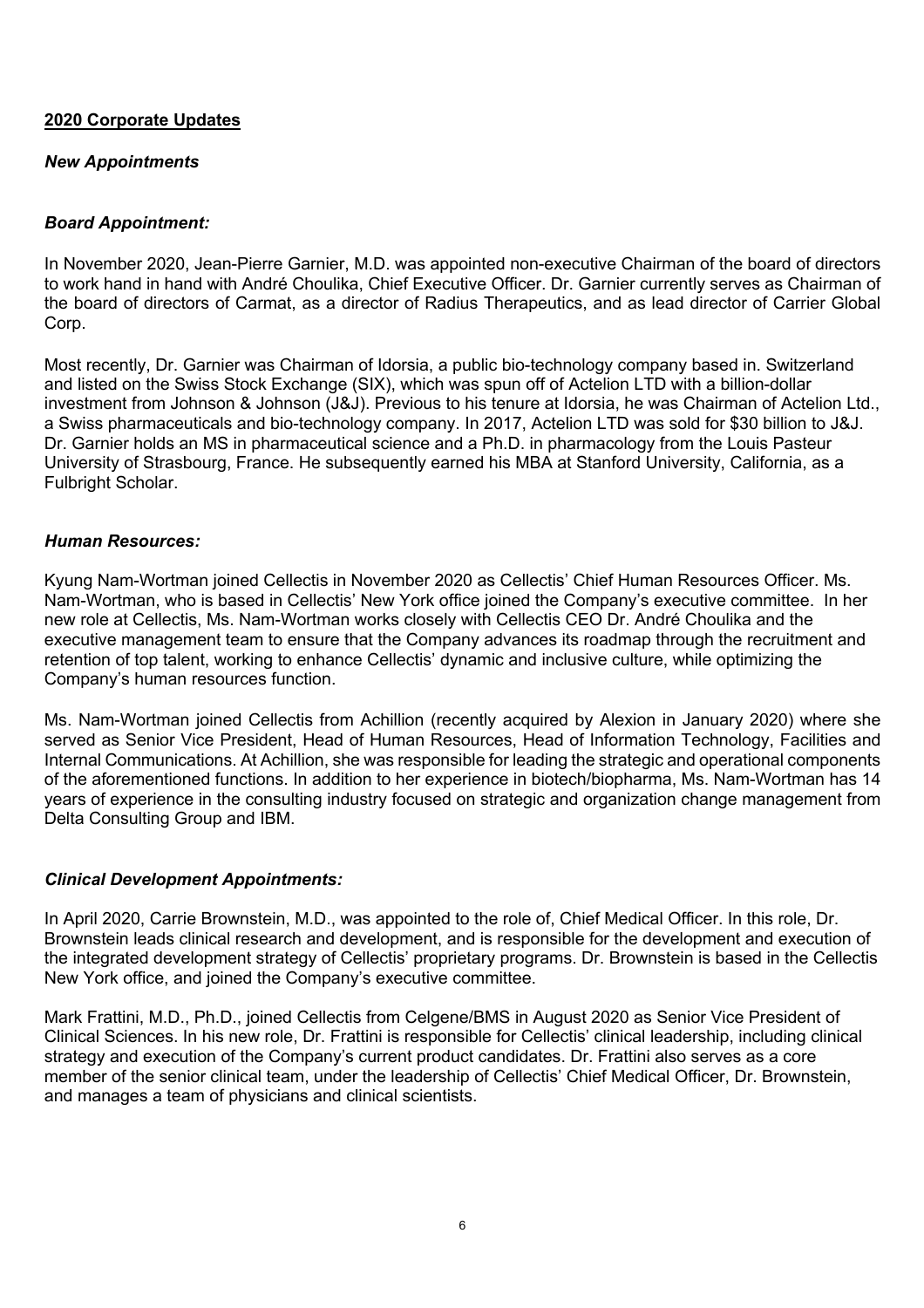## *Manufacturing/Technical Operations:*

Steve Doares, Ph.D., joined Cellectis from Biogen in July 2020 as Senior Vice President, US Manufacturing and Site Head of the Raleigh, North Carolina manufacturing facility. Dr. Doares is responsible for the deployment of Cellectis' proprietary state-of-the-art gene-editing cell manufacturing facility in Raleigh, which is being constructed to produce Cellectis' current immune-oncology UCART product candidates for clinical and commercial supplies.

In May 2020, Leopold Bertea, Ph.D., was appointed to the role of Senior Vice President of Europe Technical Operations. He is responsible for ensuring execution across Technical Operations functions, including process development, analytical development, external supply, and the GMP Paris manufacturing facility that supports the development and production of Cellectis' proprietary product candidates.

Dr. Bertea and Dr. Doares are jointly leading Cellectis' technical operations, and succeed Bill Monteith, who left the Company on August 6, 2020 to pursue other opportunities. Both joined the executive committee of the Company.

#### **GMP Manufacturing**

Construction of Cellectis' in-house manufacturing facility in Paris is now complete. The 14,000 square foot manufacturing facility is designed to produce Cellectis' critical raw and starting material supplies for UCART clinical studies and commercial products. GMP production has started on the Paris site in Q4 2020.

Cellectis' in-house manufacturing facility in Raleigh remains on track for its anticipated go-live date for the production of UCART product candidates in 2021. The 82,000 square foot commercial-scale manufacturing facility is designed to provide GMP manufacturing for clinical supplies and commercial manufacturing upon regulatory approval.

#### **Intellectual Property:**

In March 2020, Cellectis announced that the US Patent and Trademark Office (USPTO) had granted to the Company a new patent covering methods of preparing allogeneic T-cells for immunotherapy with CRISPR-Cas9 technology. This patent US10,584,352 claims "a method of preparing and administering T-cells for immunotherapy comprising the steps of: (a) providing primary human T-cells from a donor, (b) genetically modifying the primary human T-cells to eliminate expression of the T-cell receptor (TCR), comprising expressing in the cells (i) a Cas9 endonuclease fused to a nuclear localization signal (NLS), and (ii) a guide RNA that directs said endonuclease to at least one targeted locus encoding the TCR in the T-cell genome, (c) expanding the genetically modified T-cells, and (d) administering at least 10,000 of the expanded genetically modified T-cells to a patient."

In January 2020, Cellectis was also granted European Patent EP3116902, which claims "a method for preparing an engineered T-cell comprising the steps of (a), inhibiting the expression of beta 2-microglobulin ( $\beta$ 2M) and/of class II major histocompatibility complex transactivator (CIITA) in a T-cell that has been provided; and (b) inactivating at least one gene encoding a component of the T-cell receptor (TCR) in said T-cell; and (c) introducing into said T-cell an exogenous nucleic acid molecule comprising a nucleotide sequence coding for a Chimeric Antigen Receptor (CAR) directed against at least one antigen expressed at the surface of a malignant or infected cell."

#### **Scientific Publications**

In January 2020, Cellectis announced the publication of a review titled "Off-the-shelf' allogeneic CAR T cells: development and challenges" in Nature Reviews Drug Discovery by Prof. Stéphane Depil, Dr. Philippe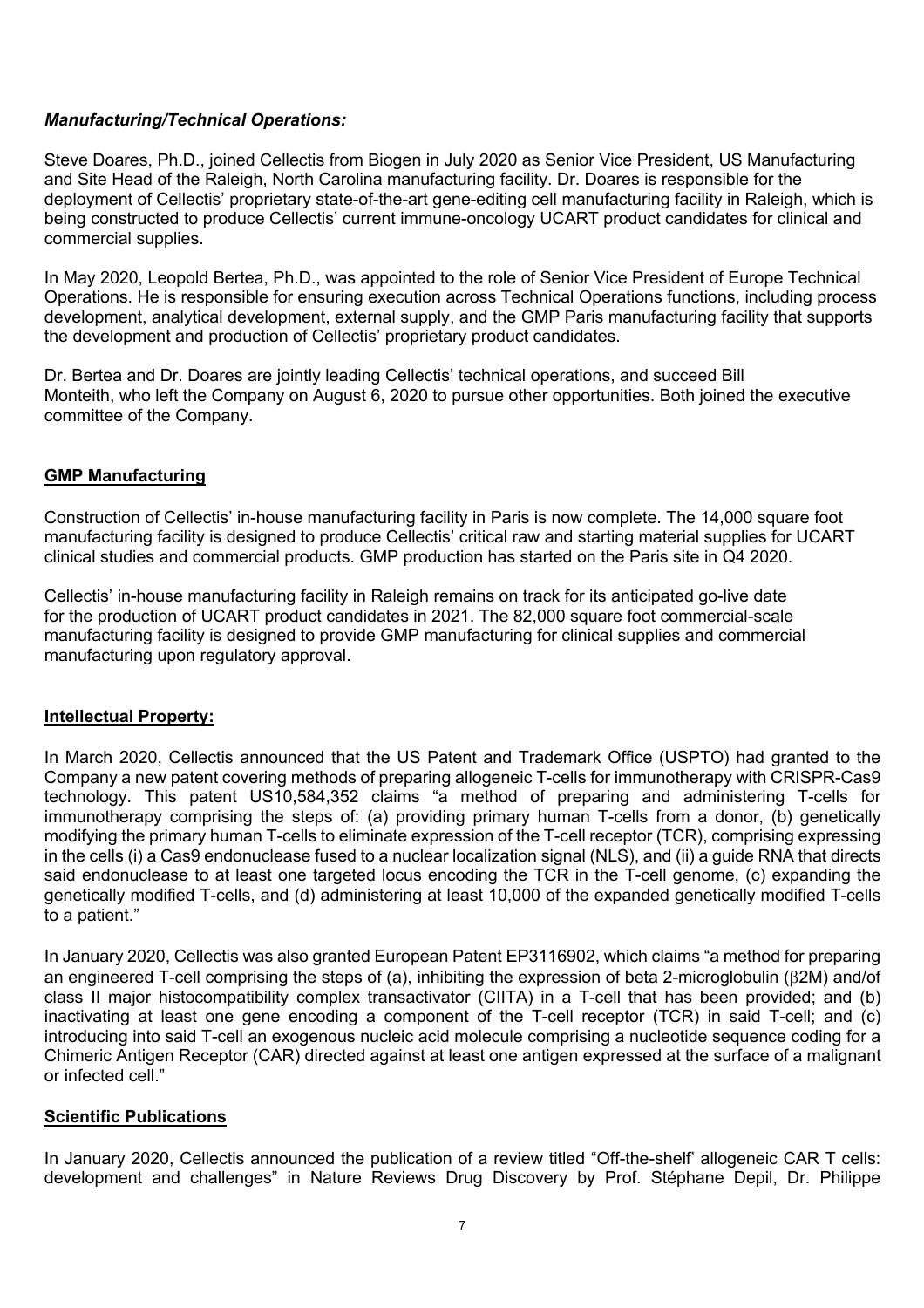Duchateau, Prof. Stephan Grupp, Prof. Ghulam Mufti and Dr. Laurent Poirot. The authors review the opportunities and challenges presented by universal allogeneic CAR T-cell therapies, such as the potential of taking T-cells from a healthy donor instead of using patient-derived cells and the challenge that graft-versushost-disease (GvHD) could potentially poses during treatment.

In June 2020, Cellectis published a new research paper in *Frontiers in Bioengineering and Biotechnology*. This article describes an innovative and easy-to-implement procedure which will streamline the manufacturing of allogeneic 'off-the-shelf' CAR T-cell therapies.

The methodology described in this article defines a novel non-mechanical purification strategy to generate TCRαβ negative (allogeneic) cells for CAR T-cell therapies. With an early and transient expression of an anti-CD3 CAR in the engineered donor T-cells, Cellectis programed these cells to self-eliminate the remaining TCR+ cell population and obtained an ultrapure TCRαβ(-) population (up to 99.9%) at the end of the CAR-T production.

## **Financial Results**

The condensed consolidated financial statements of Cellectis, which consolidate the results of Calyxt, Inc. of which Cellectis is a 64.7% (as of December 31, 2020) stockholder, have been prepared in accordance with International Financial Reporting Standards, or IFRS, as issued by the International Accounting Standards Board ("GAAP").

We present certain financial metrics broken out between our two reportable segments – Therapeutics and Plants – in the appendices of this Q4 2020 and Full Year 2020 financial results press release.

## **Fourth Quarter and Full Year 2020 Financial Results**

**Cash:** As of December 31, 2020, Cellectis, including Calyxt, had \$274 million in consolidated cash, cash equivalents, current financial assets, and restricted cash of which \$244 million are attributable to Cellectis on a stand-alone basis. This compares to \$364 million in consolidated cash, cash equivalents, current financial assets and restricted cash as of December 31, 2019 of which \$304 million was attributable to Cellectis on a stand-alone basis. This net decrease of \$90 million primarily reflects (i) \$28 million of proceeds received from Servier in connection with the March 2020 amendment to the License, Development and Commercialization Agreement and (ii) a \$21 million of principal amount of a loan from a bank syndicate in the form of a state-guaranteed loan (Prêt Garanti par l'Etat) (the "PGE"), (iii) \$8 million of net proceeds received from Calyxt's follow-on offering on October 20, 2020, excluding 1,250,000 shares of Calyxt common stock that Cellectis purchased for a purchase price of \$5.0 million and \$1.0 million of placement agent fees and other offering expenses and (iv) \$9 million of favorable FOREX impact which was offset by (v) \$112 million of net cash flows used in operating, investing and lease financing activities of Cellectis, and (vi) \$44 million of net cash flows used in operating and capital expenditures activities of Calyxt. We believe that the consolidated cash, cash equivalents, current financial assets and restricted cash positions of Cellectis and Calyxt as of December 31, 2020 will be sufficient to fund the two companies' operations into late 2022.

**Revenues and Other Income:** Consolidated revenues and other income were \$16 million for the three months ended December 31, 2020 compared to \$6 million for the three months ended December 31, 2019. Consolidated revenues and other income were \$83 million for the year ended December 31, 2020 compared to \$23 million for the year ended December 31, 2019. 72% of consolidated revenues and other income was attributable to Cellectis in the Full Year of 2020. This increase between the year ended December 31, 2020 and 2019 was mainly attributable to the \$28 million upfront payment received from Servier in March 2020 and the recognition of \$19 million of other previously received upfront and milestone payments on the five released targets based on the March 2020 amendment of the License, Development and Commercialization Agreement signed with Servier. The remaining increase was explained primarily by higher high oleic soybean meal revenues at Calyxt.

**Cost of Revenues:** Consolidated cost of revenues were \$19 million for the three months ended December 31, 2020 compared to \$6 million for the three months ended December 31, 2019. Consolidated cost of revenues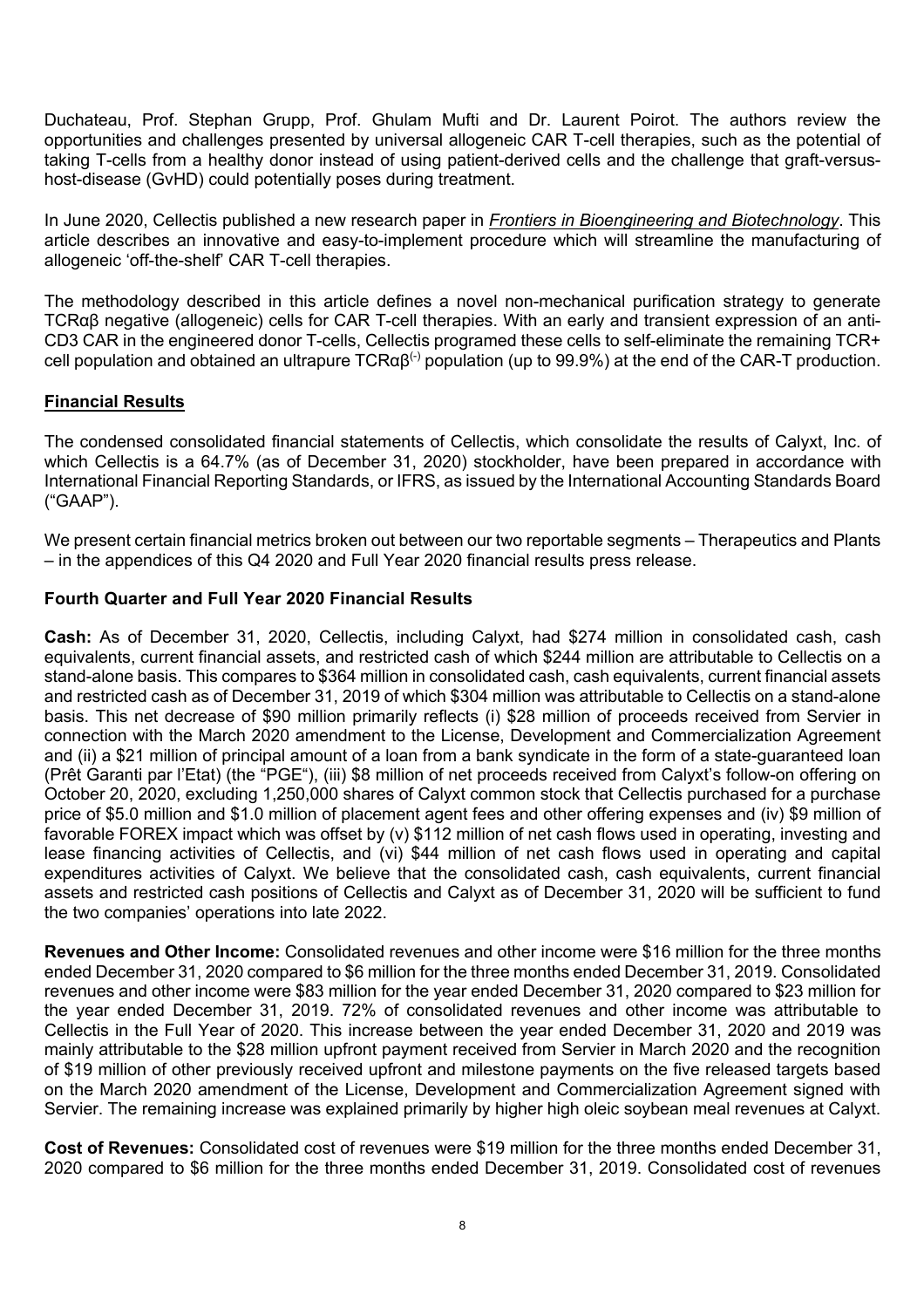was \$36 million for the year ended December 31, 2020 compared to \$11 million for the year ended December 31, 2019. This increase was primarily explained by the cost of products sold during the period by Calyxt.

**R&D Expenses:** Consolidated R&D expenses were \$23 million for the three months ended December 31, 2020 compared to \$30 million for the three months ended December 31, 2019. Consolidated R&D expenses were \$87 million for the year ended December 31, 2020 compared to \$92 million for the year ended December 31, 2019. 89% of consolidated R&D expenses was attributable to Cellectis in the Full Year of 2020. The \$5 million decrease between the Full Year of 2020 and 2019 was primarily attributable to (i) lower social charges on stock option grants and non-cash stock-based compensation expenses of respectively \$1 million and \$4 million and (ii) lower purchases, external expenses, and other expenses of \$8 million, partially offset by(iv) higher employee expenses of \$9 million.

**SG&A Expenses:** Consolidated SG&A expenses were \$12 million for the three months ended December 31, 2020 compared to \$9 million for the three months ended December 31, 2019. Consolidated SG&A expenses were \$44 million for the year ended December 31, 2020 compared to \$43 million for the year ended December 31, 2019. 51% of consolidated SG&A expenses was attributable to Cellectis in the Full Year of 2020. The \$1 million increase was attributable to (i) higher employee expenses of \$3 million and (ii) higher purchases, external expenses, and other expenses of \$4 million which was partially offset by (iii) lower non-cash stock-based compensation expenses of \$6 million.

**Net Income (loss) Attributable to Shareholders of Cellectis:** The consolidated net loss attributable to shareholders of Cellectis was \$41 million (or \$0.95 per share) for the three months ended December 31, 2020, of which \$34 million was attributed to Cellectis, compared to \$37 million (or \$0.88 per share) for the three months ended December 31, 2019, of which \$29 million was attributed to Cellectis. The consolidated net loss attributable to Shareholders of Cellectis was \$81 million (or \$1.91 per share) for the year ended December 31, 2020, of which \$54 million loss was attributed to Cellectis, compared to a loss of \$102 million (or \$2.41 per share) for the year ended December 31, 2019, of which \$75 million was attributable to Cellectis. This \$18 million decrease in net loss between Full Year 2020 and 2019 was primarily driven by a significant increase in revenues of \$59 million which was partially offset by an increase in operating expenses of \$21 million and a decrease in net financial gains of \$20 million.

#### **Adjusted Net Income (Loss) Attributable to Shareholders of Cellectis:**

The consolidated adjusted net loss attributable to shareholders of Cellectis was \$38 million (or \$0.88 per share) for the three months ended December 31, 2020, of which \$31 million is attributed to Cellectis, compared to a net loss of \$31 million (or \$0.73 per share) for the three months ended December 31, 2019, of which \$25 million was attributed to Cellectis. The consolidated adjusted net loss attributable to Shareholders of Cellectis was \$67 million (or \$1.57 per share) for the year ended December 31, 2020, of which \$44 million loss was attributable to Cellectis, compared to a loss of \$79 million (or \$1.86 loss per share) for the year ended December 31, 2019, of which \$60 million was attributable to Cellectis. Please see "Note Regarding Use of Non-GAAP Financial Measures" for reconciliation of GAAP net income (loss) attributable to shareholders of Cellectis to adjusted net income (loss) attributable to shareholders of Cellectis.

We currently foresee focusing our cash spending at Cellectis for the Full Year of 2021 in the following areas:

- Supporting the development of our deep pipeline of product candidates, including the manufacturing and clinical trial expenses of UCART123, UCART22, UCARTCS1 and new product candidates, and
- Operating our state-of-the-art manufacturing capabilities in Paris, France, and Raleigh, NC; and
- Continuing strengthening our manufacturing and clinical departments, including hiring talented personnel.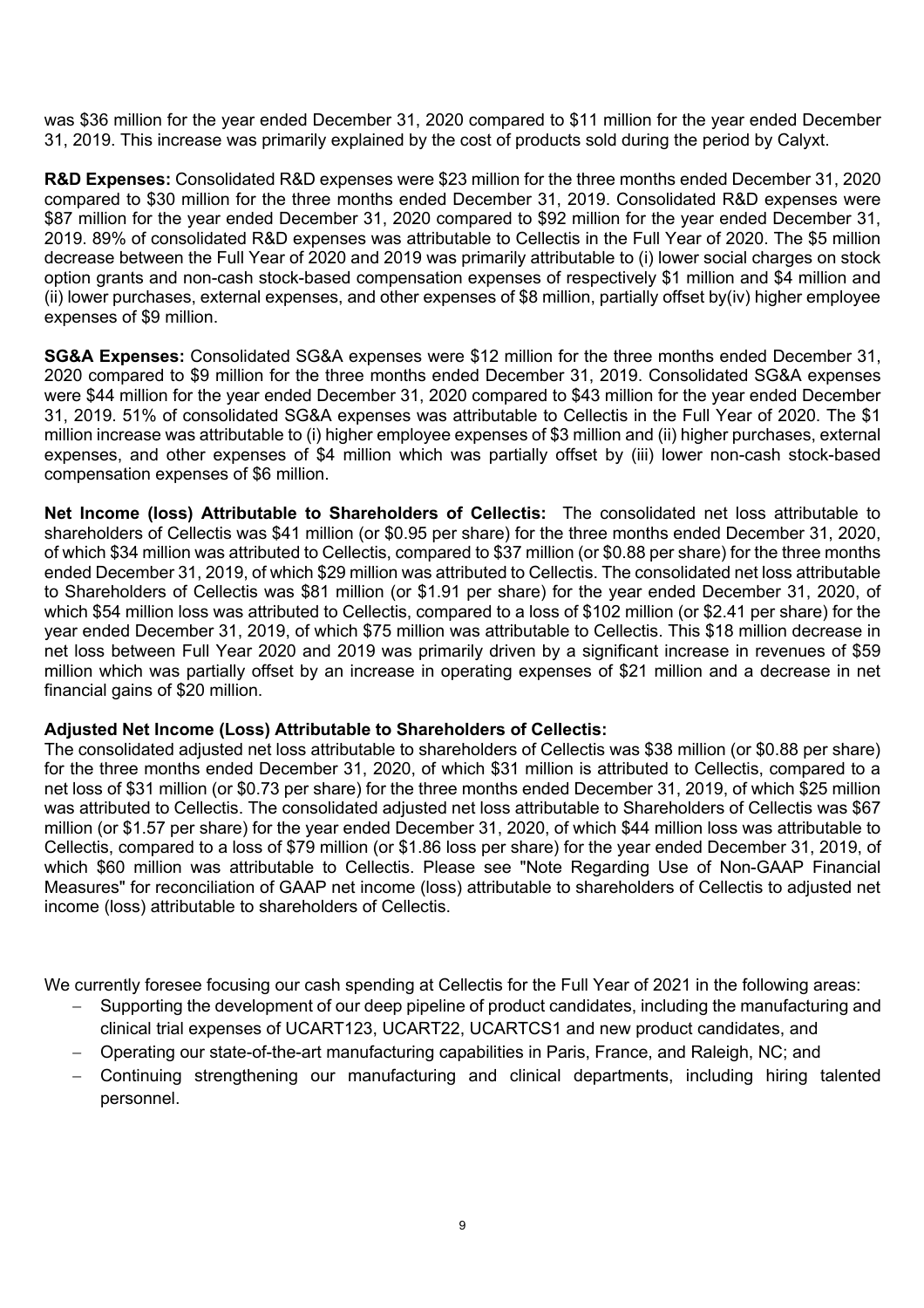#### **CELLECTIS S.A. STATEMENT OF CONSOLIDATED FINANCIAL POSITION (\$ in thousands, except per share data)**

|                                                       | As of             |                   |  |
|-------------------------------------------------------|-------------------|-------------------|--|
|                                                       | December 31, 2019 | December 31, 2020 |  |
| <b>ASSETS</b>                                         |                   |                   |  |
| <b>Non-current assets</b>                             |                   |                   |  |
| Intangible assets                                     | 1,108             | 1,584             |  |
| Property, plant, and equipment                        | 23,712            | 71,673            |  |
| Right-of-use assets                                   | 45,612            | 73,845            |  |
| Other non-current financial assets                    | 5,517             | 7,007             |  |
| <b>Total non-current assets</b>                       | 75,949            | 154,109           |  |
| <b>Current assets</b>                                 |                   |                   |  |
| Inventories                                           | 2,897             | 1,606             |  |
| Trade receivables                                     | 2,959             | 5,171             |  |
| Subsidies receivables                                 | 9,140             | 10,703            |  |
| Other current assets                                  | 15,617            | 29,643            |  |
| Cash and cash equivalent and Current financial assets | 360,907           | 268,239           |  |
| <b>Total current assets</b>                           | 391,520           | 315,362           |  |
| <b>TOTAL ASSETS</b>                                   | 467,469           | 469,471           |  |
| <b>LIABILITIES</b>                                    |                   |                   |  |
| <b>Shareholders' equity</b>                           |                   |                   |  |
| Share capital                                         | 2,767             | 2,785             |  |
| Premiums related to the share capital                 | 843,478           | 863,912           |  |
| Currency translation adjustment                       | (22, 641)         | (4,089)           |  |
| Retained earnings                                     | (406, 390)        | (505, 961)        |  |
| Net income (loss)                                     | (102, 091)        | (81, 074)         |  |
| Total shareholders' equity - Group Share              | 315,123           | 275,573           |  |
| Non-controlling interests                             | 40,347            | 33,273            |  |
| <b>Total shareholders' equity</b>                     | 355,470           | 308,846           |  |
| <b>Non-current liabilities</b>                        |                   |                   |  |
| Non-current financial liabilities                     |                   | 28,836            |  |
| Non-current lease debts                               | 46,540            | 75,764            |  |
| Non-current provisions                                | 2,855             | 4,010             |  |
| <b>Total non-current liabilities</b>                  | 49,395            | 108,610           |  |
| <b>Current liabilities</b>                            |                   |                   |  |
| <b>Current lease debts</b>                            | 1,067             | 6,696             |  |
| Trade payables                                        | 29,264            | 24,609            |  |
| Deferred revenues and deferred income                 | 20,033            | 452               |  |
| <b>Current provisions</b>                             | 3,743             | 1,131             |  |
| Other current liabilities                             | 8,497             | 19,127            |  |
| <b>Total current liabilities</b>                      | 62,604            | 52,015            |  |
| TOTAL LIABILITIES AND SHAREHOLDERS' EQUITY            | 467,469           | 469,471           |  |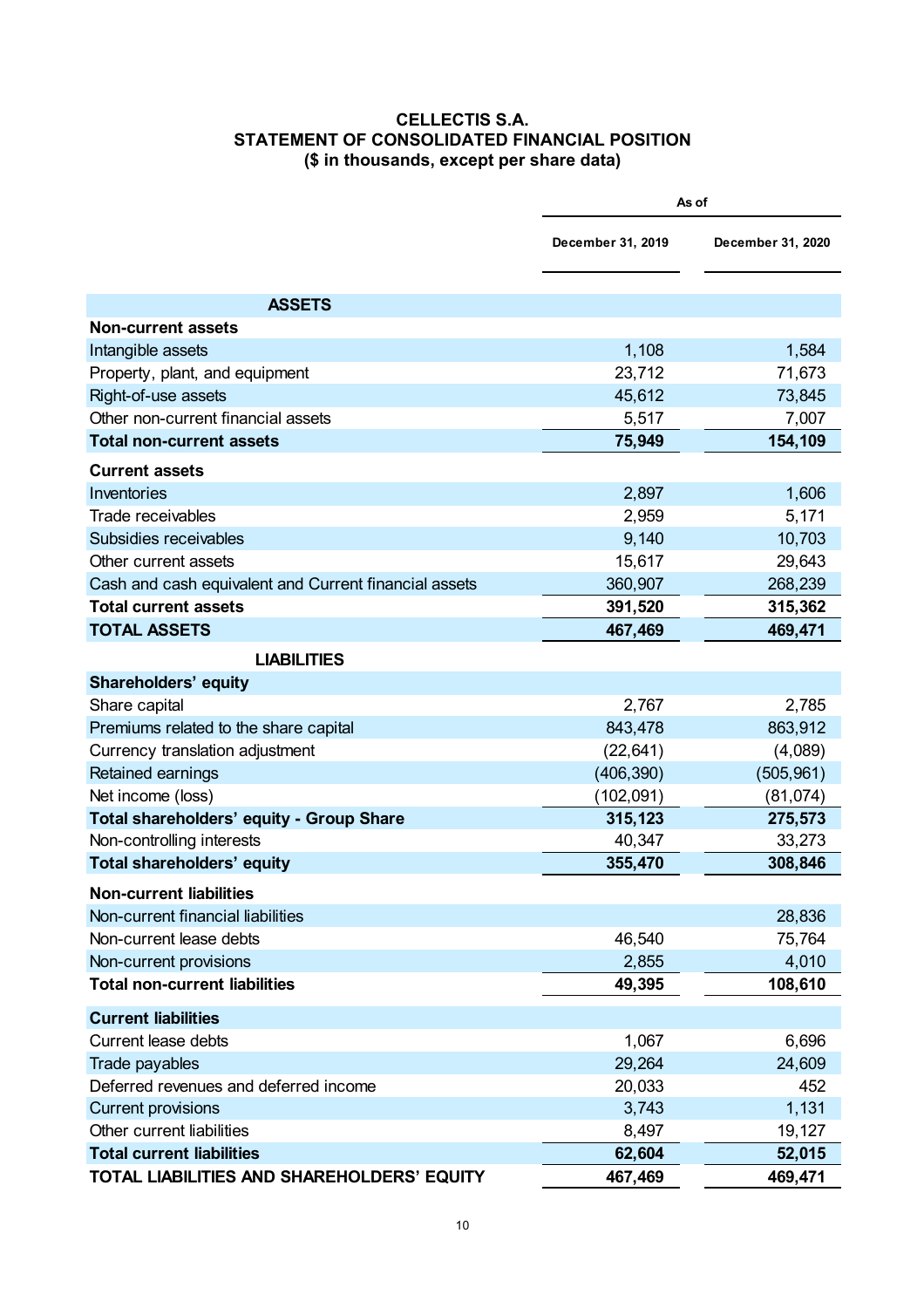#### **CELLECTIS S.A. STATEMENT OF CONSOLIDATED OPERATIONS – Fourth quarter (unaudited) (\$ in thousands, except per share data)**

|                                                                                             | For the three-month periods ended<br>December 31, |           |
|---------------------------------------------------------------------------------------------|---------------------------------------------------|-----------|
|                                                                                             | 2019                                              | 2020      |
| <b>Revenues and other income</b>                                                            |                                                   |           |
| Revenues                                                                                    | 4,423                                             | 13,649    |
| Other income                                                                                | 1,913                                             | 1,983     |
| <b>Total revenues and other income</b>                                                      | 6,336                                             | 15,632    |
| <b>Operating expenses</b>                                                                   |                                                   |           |
| Cost of revenue                                                                             | (5,652)                                           | (18, 644) |
| Research and development expenses                                                           | (30, 325)                                         | (23, 395) |
| Selling, general and administrative expenses                                                | (8, 773)                                          | (12, 490) |
| Other operating income (expenses)                                                           | (81)                                              | (267)     |
| <b>Total operating expenses</b>                                                             | (44, 831)                                         | (54, 796) |
| <b>Operating income (loss)</b>                                                              | (38, 495)                                         | (39, 164) |
| <b>Financial gain (loss)</b>                                                                | (2,663)                                           | (7, 567)  |
| <b>Net income (loss)</b>                                                                    | (41, 158)                                         | (46, 730) |
| Attributable to shareholders of Cellectis                                                   | (37, 210)                                         | (40, 607) |
| Attributable to non-controlling interests                                                   | (3,948)                                           | (6, 123)  |
| Basic net income (loss) attributable to shareholders of Cellectis per<br>share (\$/share)   | (0.88)                                            | (0.95)    |
| Diluted net income (loss) attributable to shareholders of Cellectis per<br>share (\$/share) | (0.88)                                            | (0.95)    |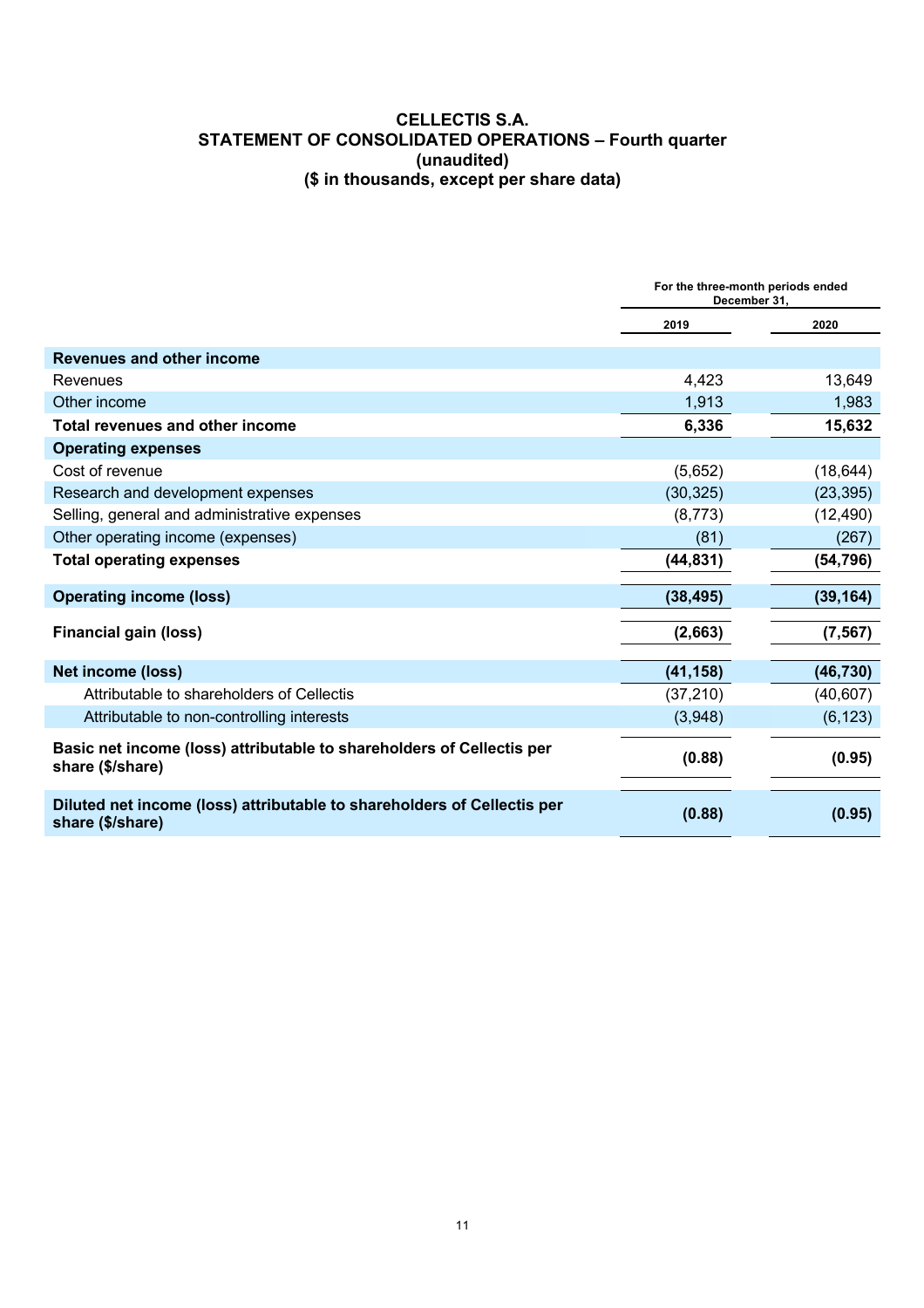#### **CELLECTIS S.A. STATEMENT OF CONSOLIDATED OPERATIONS – Full Year (\$ in thousands, except per share data)**

|                                                                                             | For the year ended December 31, |            |
|---------------------------------------------------------------------------------------------|---------------------------------|------------|
|                                                                                             | 2019                            | 2020       |
| <b>Revenues and other income</b>                                                            |                                 |            |
| Revenues                                                                                    | 15,190                          | 73,949     |
| Other income                                                                                | 7,800                           | 8,507      |
| Total revenues and other income                                                             | 22,990                          | 82,456     |
| <b>Operating expenses</b>                                                                   |                                 |            |
| Cost of revenue                                                                             | (11, 392)                       | (36, 275)  |
| Research and development expenses                                                           | (92,042)                        | (86,950)   |
| Selling, general and administrative expenses                                                | (43, 017)                       | (44, 201)  |
| Other operating income (expenses)                                                           | (91)                            | (467)      |
| <b>Total operating expenses</b>                                                             | (146, 542)                      | (167, 893) |
| <b>Operating income (loss)</b>                                                              | (123, 552)                      | (85, 437)  |
| <b>Financial gain (loss)</b>                                                                | 8,340                           | (12,046)   |
| <b>Net income (loss)</b>                                                                    | (115, 212)                      | (97, 483)  |
| Attributable to shareholders of Cellectis                                                   | (102,091)                       | (81, 074)  |
| Attributable to non-controlling interests                                                   | (13, 121)                       | (16, 409)  |
| Basic net income (loss) attributable to shareholders of Cellectis per<br>share (\$/share)   | (2.41)                          | (1.91)     |
| Diluted net income (loss) attributable to shareholders of Cellectis per<br>share (\$/share) | (2.41)                          | (1.91)     |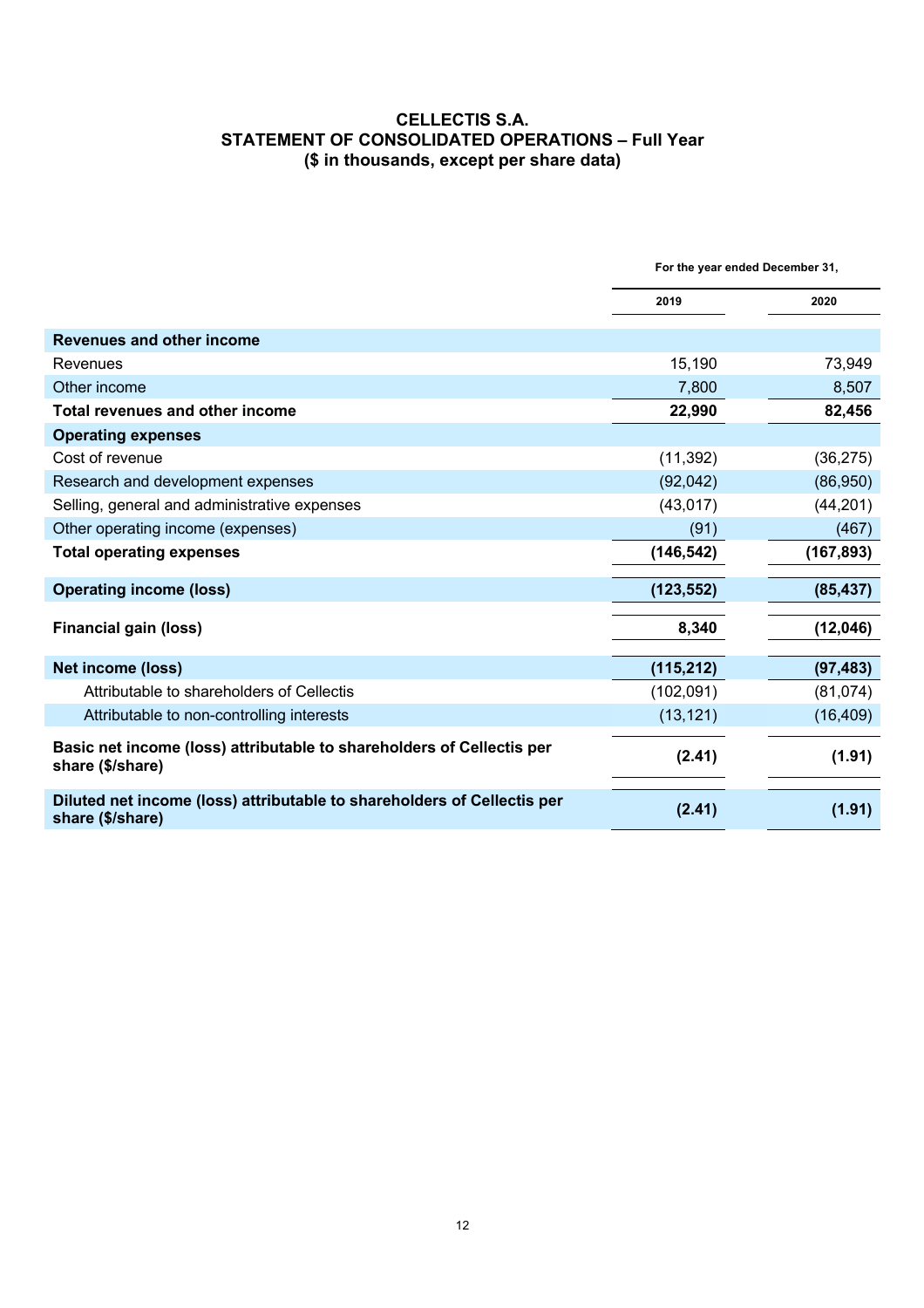# **CELLECTIS S.A.**

# **DETAILS OF KEY PERFORMANCE INDICATORS BY REPORTABLE SEGMENTS – Fourth Quarter (unaudited) - (\$ in thousands)**

|                                                                                            | For the three-month periods ended<br>December 31, 2019 |                          |                                        | For the three-month periods ended<br>December 31, 2020 |                     |                                        |
|--------------------------------------------------------------------------------------------|--------------------------------------------------------|--------------------------|----------------------------------------|--------------------------------------------------------|---------------------|----------------------------------------|
| <b>S</b> in thousands                                                                      | <b>Plants</b>                                          | <b>Therapeutics</b>      | <b>Total</b><br>reportable<br>segments | <b>Plants</b>                                          | <b>Therapeutics</b> | <b>Total</b><br>reportable<br>segments |
|                                                                                            |                                                        |                          |                                        |                                                        |                     |                                        |
| <b>External revenues</b>                                                                   | 3,732                                                  | 691                      | 4,423                                  | 13,424                                                 | 225                 | 13,649                                 |
| External other income                                                                      |                                                        | 1,913                    | 1,913                                  |                                                        | 1,983               | 1,983                                  |
| <b>External revenues and other income</b>                                                  | 3,732                                                  | 2,604                    | 6,336                                  | 13,424                                                 | 2,208               | 15,632                                 |
| Cost of revenue                                                                            | (5,363)                                                | (289)                    | (5,652)                                | (18,258)                                               | (386)               | (18, 644)                              |
| Research and development expenses                                                          | (3,533)                                                | (26,792)                 | (30, 325)                              | (2,508)                                                | (20, 887)           | (23, 395)                              |
| Selling, general and administrative expenses                                               | (6, 830)                                               | (1, 943)                 | (8,773)                                | (5, 449)                                               | (7,041)             | (12, 490)                              |
| Other operating income and expenses                                                        | 8                                                      | (89)                     | (81)                                   | (17)                                                   | (250)               | (267)                                  |
| <b>Total operating expenses</b>                                                            | (15,718)                                               | (29, 113)                | (44, 831)                              | (26, 232)                                              | (28, 564)           | (54, 796)                              |
| <b>Operating income (loss) before tax</b>                                                  | (11,986)                                               | (26,509)                 | (38, 495)                              | (12, 808)                                              | (26, 356)           | (39, 164)                              |
| Financial gain (loss)                                                                      | (148)                                                  | (2,515)                  | (2,663)                                | (270)                                                  | (7,297)             | (7, 567)                               |
| Net income (loss)                                                                          | (12, 134)                                              | (29, 024)                | (41, 158)                              | (13,078)                                               | (33, 652)           | (46,730)                               |
| Non controlling interests                                                                  | 3,948                                                  | $\overline{\phantom{a}}$ | 3,948                                  | 6,123                                                  |                     | 6,123                                  |
| Net income (loss) attributable to shareholders<br>of Cellectis                             | (8, 186)                                               | (29, 024)                | (37,210)                               | (6,955)                                                | (33, 652)           | (40,607)                               |
| R&D non-cash stock-based expense attributable to<br>shareholder of Cellectis               | 659                                                    | 3,297                    | 3,956                                  | 247                                                    | 1,785               | 2,032                                  |
| SG&A non-cash stock-based expense attributable<br>to shareholder of Cellectis              | 1,495                                                  | 739                      | 2,234                                  | 580                                                    | 529                 | 1,109                                  |
| <b>Adjustment of share-based compensation</b><br>attributable to shareholders of Cellectis | 2,154                                                  | 4,036                    | 6,190                                  | 827                                                    | 2,314               | 3,141                                  |
| Adjusted net income (loss) attributable to<br>shareholders of Cellectis                    | (6, 032)                                               | (24,988)                 | (31, 020)                              | (6,128)                                                | (31, 338)           | (37, 466)                              |
| Depreciation and amortization                                                              | (604)                                                  | (1, 341)                 | (1,945)                                | (653)                                                  | (2,593)             | (3,246)                                |
| Additions to tangible and intangible assets                                                | (33)                                                   | 6,043                    | 6,010                                  | 887                                                    | 7,477               | 8,364                                  |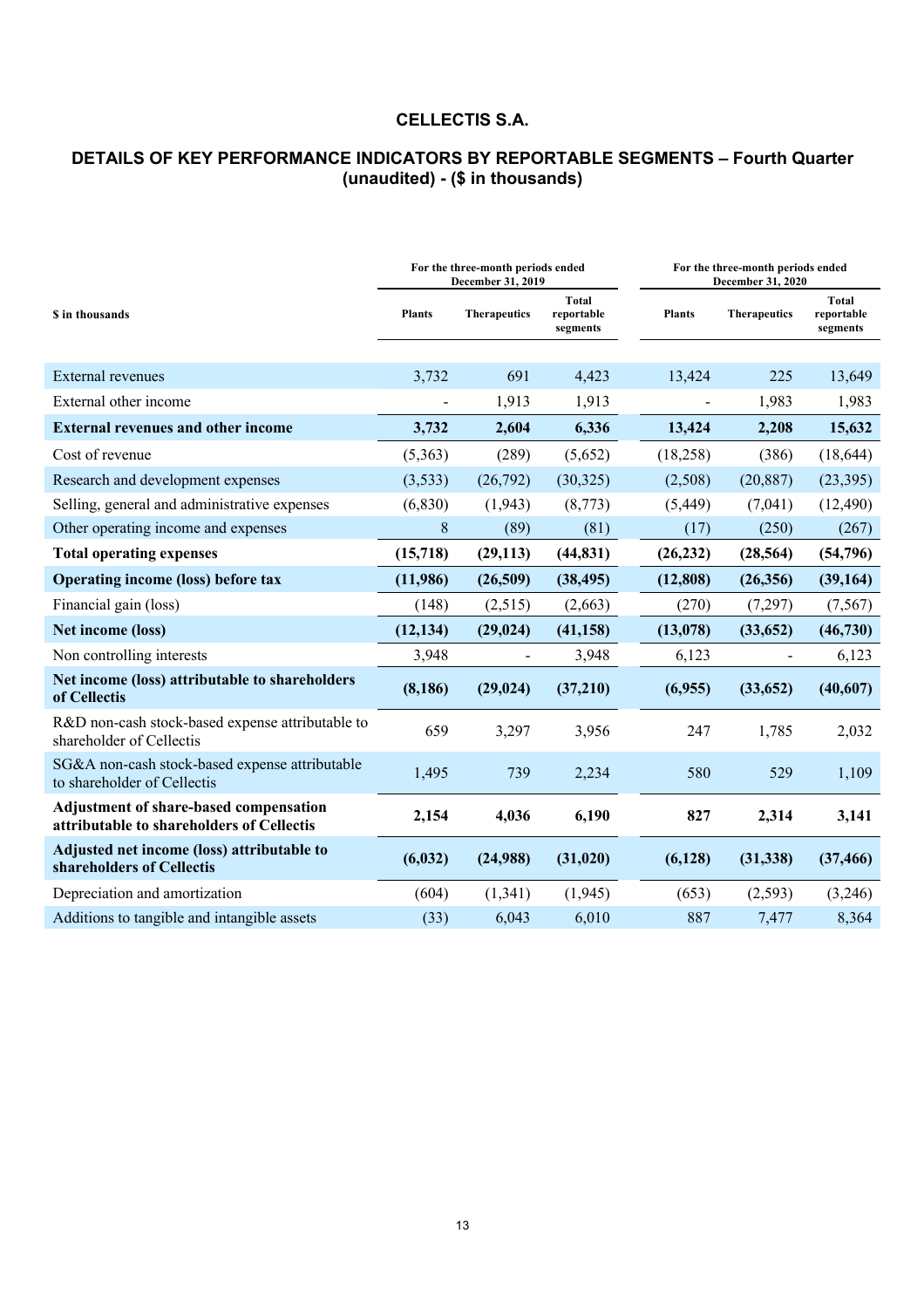### **CELLECTIS S.A. DETAILS OF KEY PERFORMANCE INDICATORS BY REPORTABLE SEGMENTS – Full Year - (\$ in thousands)**

|                                                                                            | For the year ended December 31, 2019 |                     |                                        | For the year ended December 31, 2020 |                     |                                 |
|--------------------------------------------------------------------------------------------|--------------------------------------|---------------------|----------------------------------------|--------------------------------------|---------------------|---------------------------------|
| (\$ in thousands)                                                                          | <b>Plants</b>                        | <b>Therapeutics</b> | <b>Total</b><br>reportable<br>segments | <b>Plants</b>                        | <b>Therapeutics</b> | Total<br>reportable<br>segments |
|                                                                                            |                                      |                     |                                        |                                      |                     |                                 |
| <b>External</b> revenues                                                                   | 7,294                                | 7,896               | 15,190                                 | 22,892                               | 51,057              | 73,949                          |
| External other income                                                                      |                                      | 7,800               | 7,800                                  | $\overline{\phantom{m}}$             | 8,507               | 8,507                           |
| <b>External revenues and other income</b>                                                  | 7,294                                | 15,696              | 22,990                                 | 22,892                               | 59,564              | 82,456                          |
| Cost of revenue                                                                            | (9,275)                              | (2,117)             | (11,392)                               | (34, 324)                            | (1,951)             | (36,275)                        |
| Research and development expenses                                                          | (12,390)                             | (79, 652)           | (92,042)                               | (9,903)                              | (77, 048)           | (86,951)                        |
| Selling, general and administrative expenses                                               | (26,090)                             | (16,927)            | (43, 017)                              | (21, 688)                            | (22, 513)           | (44,201)                        |
| Other operating income and expenses                                                        | 25                                   | (116)               | (91)                                   | (103)                                | (363)               | (466)                           |
| <b>Total operating expenses</b>                                                            | (47, 730)                            | (98, 812)           | (146, 542)                             | (66, 018)                            | (101, 875)          | (167, 893)                      |
| Operating income (loss) before tax                                                         | (40, 436)                            | (83, 116)           | (123, 552)                             | (43, 126)                            | (42, 311)           | (85, 437)                       |
| Financial gain (loss)                                                                      | 294                                  | 8,045               | 8,340                                  | (776)                                | (11,270)            | (12,046)                        |
| Net income (loss)                                                                          | (40, 142)                            | (75,071)            | (115,212)                              | (43,902)                             | (53, 581)           | (97, 483)                       |
| Non controlling interests                                                                  | 13,121                               |                     | 13,121                                 | 16,409                               |                     | 16,409                          |
| Net income (loss) attributable to<br>shareholders of Cellectis                             | (27, 021)                            | (75,071)            | (102,091)                              | (27, 493)                            | (53, 581)           | (81, 074)                       |
| R&D non-cash stock-based expense<br>attributable to shareholder of Cellectis               | 1,619                                | 10,010              | 11,629                                 | 801                                  | 6,790               | 7,591                           |
| SG&A non-cash stock-based expense<br>attributable to shareholder of Cellectis              | 6,673                                | 4,940               | 11,613                                 | 3,536                                | 3,238               | 6,774                           |
| <b>Adjustment of share-based compensation</b><br>attributable to shareholders of Cellectis | 8,292                                | 14,950              | 23,242                                 | 4,337                                | 10,028              | 14,365                          |
| Adjusted net income (loss) attributable to<br>shareholders of Cellectis                    | (18, 729)                            | (60, 121)           | (78, 849)                              | (23, 156)                            | (43, 553)           | (66,709)                        |
| Depreciation and amortization                                                              | (1,233)                              | (5,642)             | (6,875)                                | (1,869)                              | (7,950)             | (9,819)                         |
| Additions to tangible and intangible assets                                                | 2,998                                | 14,668              | 17,666                                 | 1,786                                | 48,813              | 50,599                          |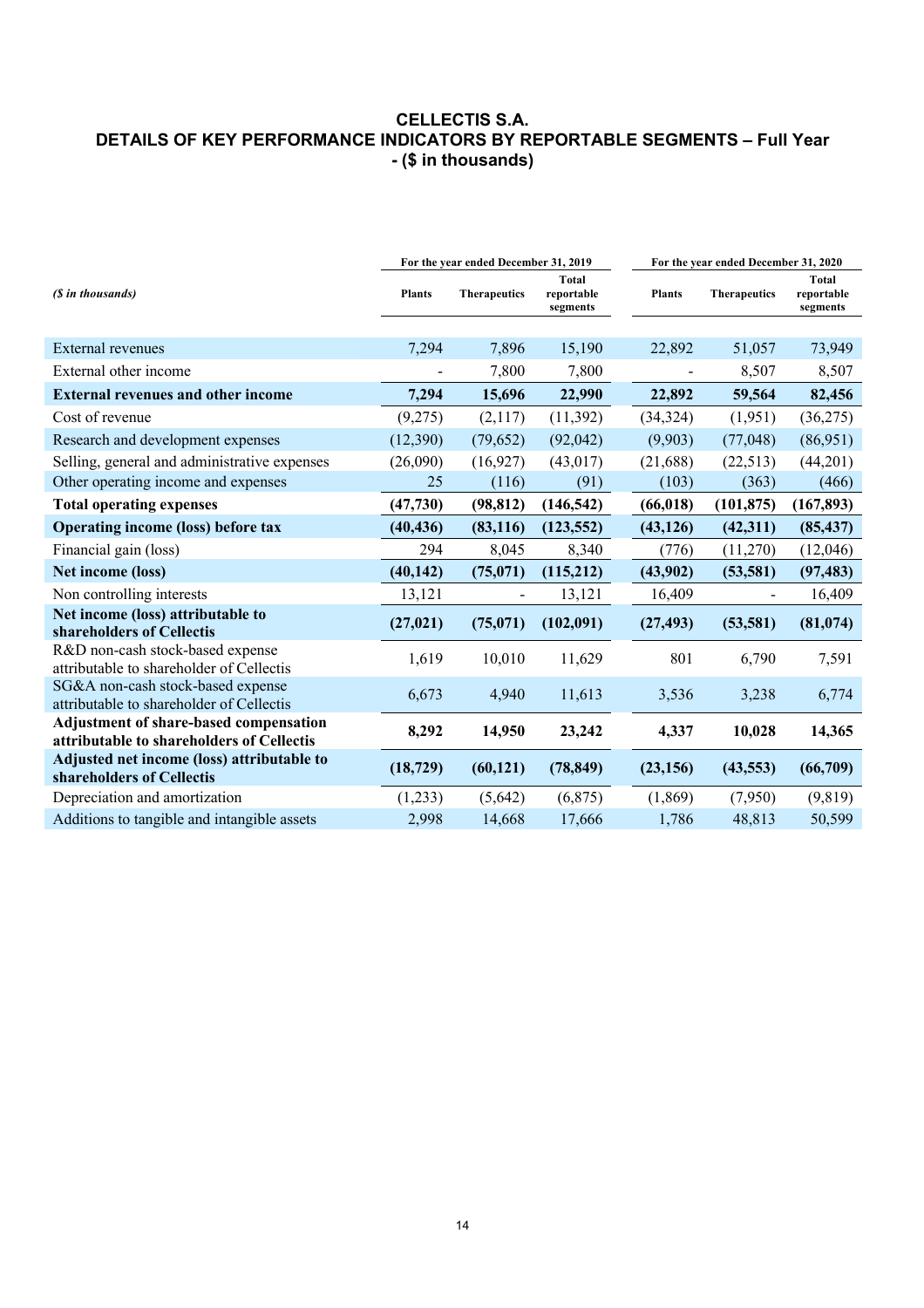#### **Note Regarding Use of Non-GAAP Financial Measures**

Cellectis S.A. presents adjusted net income (loss) attributable to shareholders of Cellectis in this press release. Adjusted net income (loss) attributable to shareholders of Cellectis is not a measure calculated in accordance with IFRS. We have included in this press release a reconciliation of this figure to Net income (loss) attributable to shareholders of Cellectis, which is the most directly comparable financial measure calculated in accordance with IFRS. Because adjusted net income (loss) attributable to shareholders of Cellectis excludes Non-cash stock-based compensation expense—a non-cash expense, we believe that this financial measure, when considered together with our IFRS financial statements, can enhance an overall understanding of Cellectis' financial performance. Moreover, our management views the Company's operations, and manages its business, based, in part, on this financial measure. In particular, we believe that the elimination of Non-cash stock-based expenses from Net income (loss) attributable to shareholders of Cellectis can provide a useful measure for period-to-period comparisons of our core businesses. Our use of adjusted net income (loss) attributable to shareholders of Cellectis has limitations as an analytical tool, and you should not consider it in isolation or as a substitute for analysis of our financial results as reported under IFRS. Some of these limitations are: (a) other companies, including companies in our industry which use similar stock-based compensation, may address the impact of Non-cash stockbased compensation expense differently; and (b) other companies may report adjusted net income (loss) attributable to shareholders or similarly titled measures but calculate them differently, which reduces their usefulness as a comparative measure. Because of these and other limitations, you should consider adjusted net income (loss) attributable to shareholders of Cellectis alongside our IFRS financial results, including Net income (loss) attributable to shareholders of Cellectis.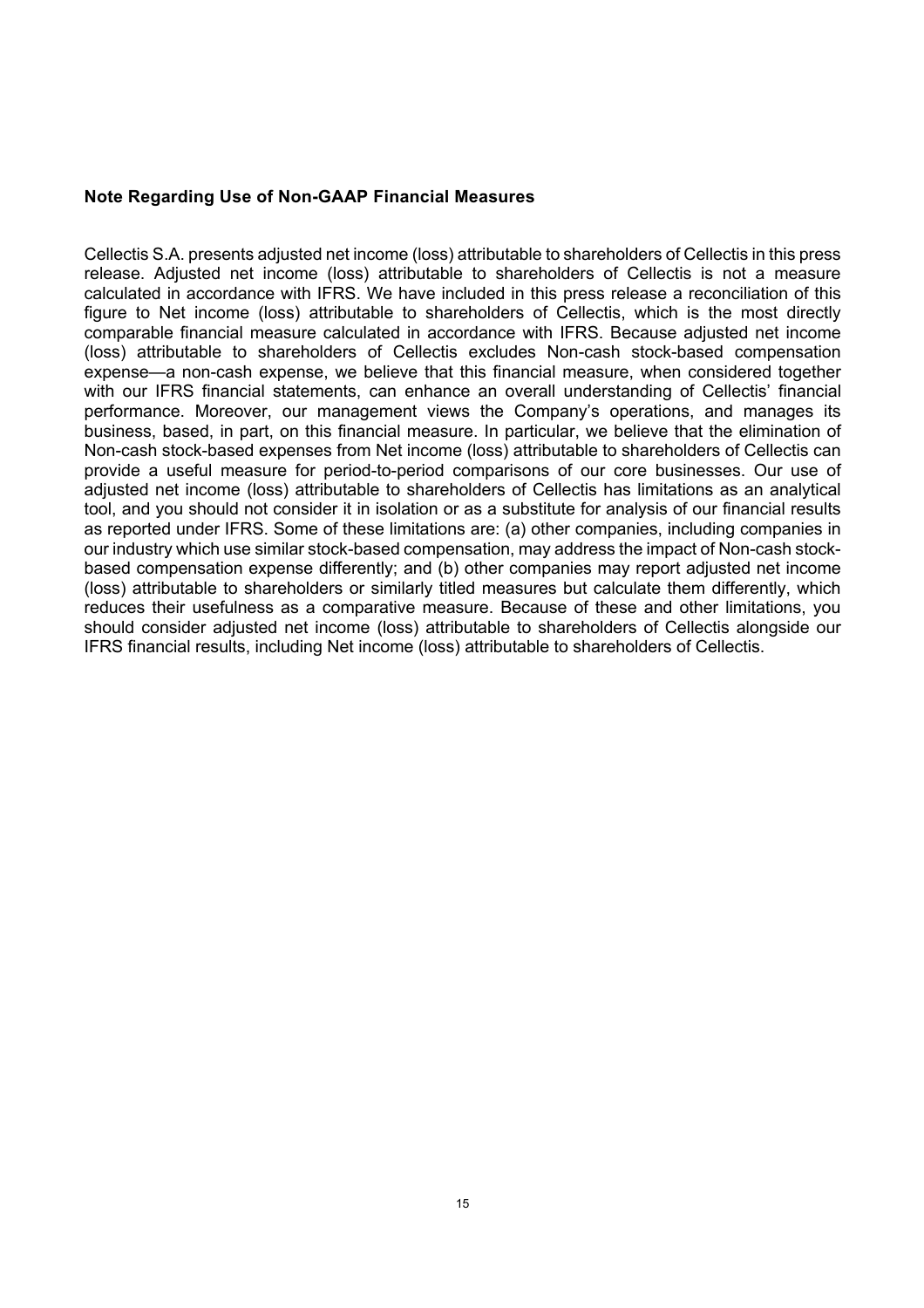## **RECONCILIATION OF GAAP TO NON-GAAP NET INCOME – Fourth Quarter (unaudited) (\$ in thousands, except per share data)**

|                                                                                                       | For the three-month periods ended<br>December 31, |            |  |
|-------------------------------------------------------------------------------------------------------|---------------------------------------------------|------------|--|
|                                                                                                       | 2019                                              | 2020       |  |
| Net income (loss) attributable to shareholders of<br><b>Cellectis</b>                                 | (37, 210)                                         | (40, 607)  |  |
| Adjustment:<br>Non-cash stock-based compensation expense<br>attributable to shareholders of Cellectis | 6,190                                             | 3,141      |  |
| Adjusted net income (loss) attributable to<br>shareholders of Cellectis                               | (31, 020)                                         | (37, 466)  |  |
| Basic Adjusted net income (loss) attributable to<br>shareholders of Cellectis (\$/share)              | (0.73)                                            | (0.88)     |  |
| Weighted average number of outstanding shares,<br>basic (units) (1)                                   | 42,452,336                                        | 42,589,496 |  |
| Diluted Adjusted net income (loss) attributable to<br>shareholders of Cellectis (\$/share) (1)        | (0.73)                                            | (0.88)     |  |
| Weighted average number of outstanding shares,<br>diluted (units) (1)                                 | 42,466,423                                        | 42,849,877 |  |

*(1) When we have adjusted net loss, in accordance with IFRS, we use the Weighted average number of outstanding shares, basic to compute the Diluted adjusted net income (loss) attributable to shareholders of Cellectis (\$/share). When we have adjusted net income, in accordance with IFRS, we use the Weighted average number of outstanding shares, diluted to compute the Diluted adjusted net income (loss) attributable to shareholders of Cellectis (\$/share)*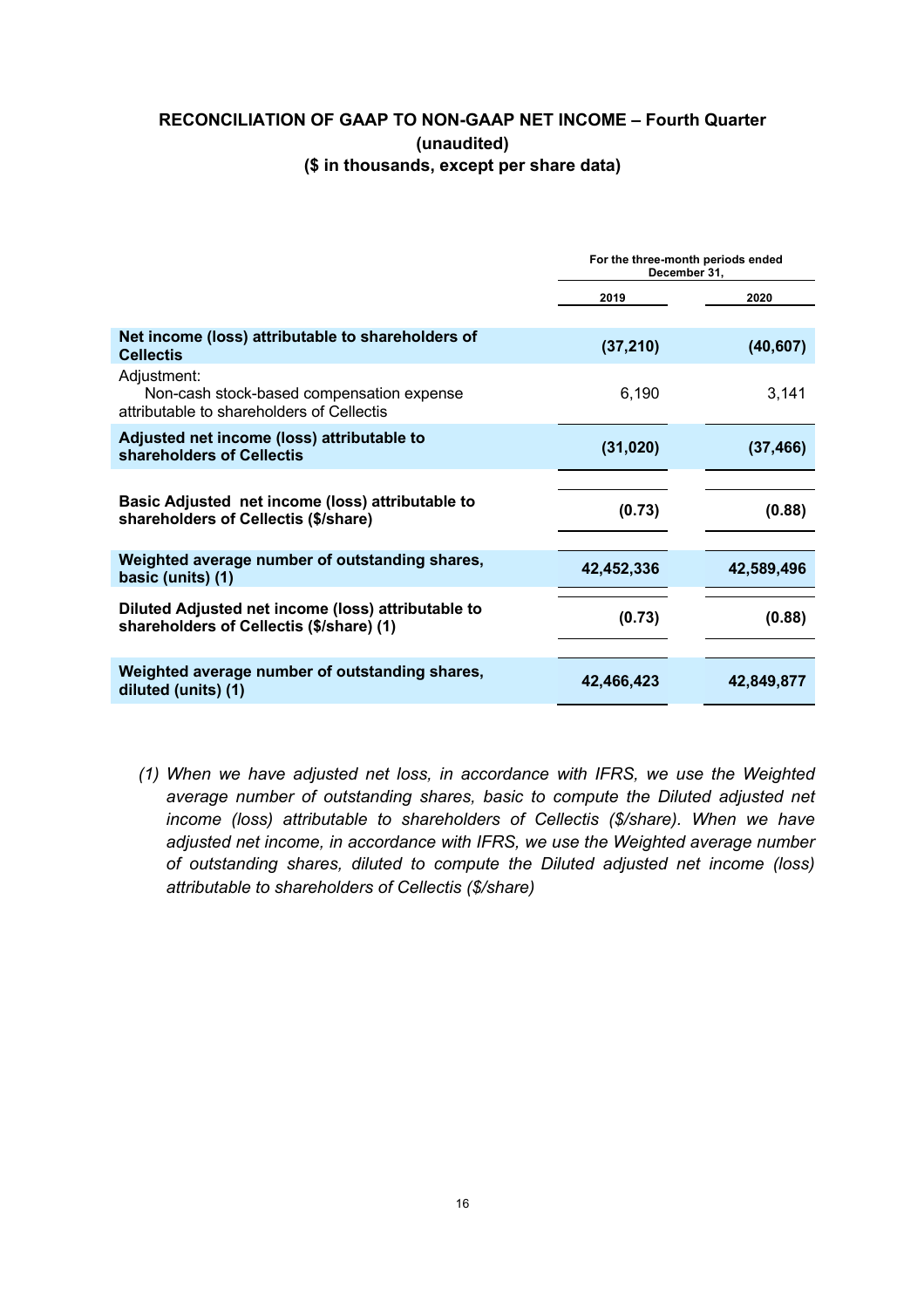## **RECONCILIATION OF GAAP TO NON-GAAP NET INCOME – Full Year (\$ in thousands, except per share data)**

|                                                                                                       | For the year ended December 31, |            |  |
|-------------------------------------------------------------------------------------------------------|---------------------------------|------------|--|
|                                                                                                       | 2019                            | 2020       |  |
| Net income (loss) attributable to shareholders of<br><b>Cellectis</b>                                 | (102, 091)                      | (81, 074)  |  |
| Adjustment:<br>Non-cash stock-based compensation expense<br>attributable to shareholders of Cellectis | 23,242                          | 14,365     |  |
| Adjusted net income (loss) attributable to<br>shareholders of Cellectis                               | (78, 849)                       | (66, 709)  |  |
| Basic Adjusted net income (loss) attributable to<br>shareholders of Cellectis (\$/share)              | (1.86)                          | (1.57)     |  |
| Weighted average number of outstanding shares,<br>basic (units) (1)                                   | 42,442,136                      | 42,503,447 |  |
| Diluted Adjusted net income (loss) attributable to<br>shareholders of Cellectis (\$/share) (1)        | (1.86)                          | (1.57)     |  |
| Weighted average number of outstanding shares,<br>diluted (units) (1)                                 | 42,460,501                      | 42,590,407 |  |

*(1) When we have adjusted net loss, in accordance with IFRS, we use the Weighted average number of outstanding shares, basic to compute the Diluted adjusted net income (loss) attributable to share holders of Cellectis (\$/share). When we have adjusted net income, in accordance with IFRS, we use the Weighted average number of outstanding shares, diluted to compute the Diluted adjusted net income (loss) attributable to shareholders of Cellectis (\$/share)*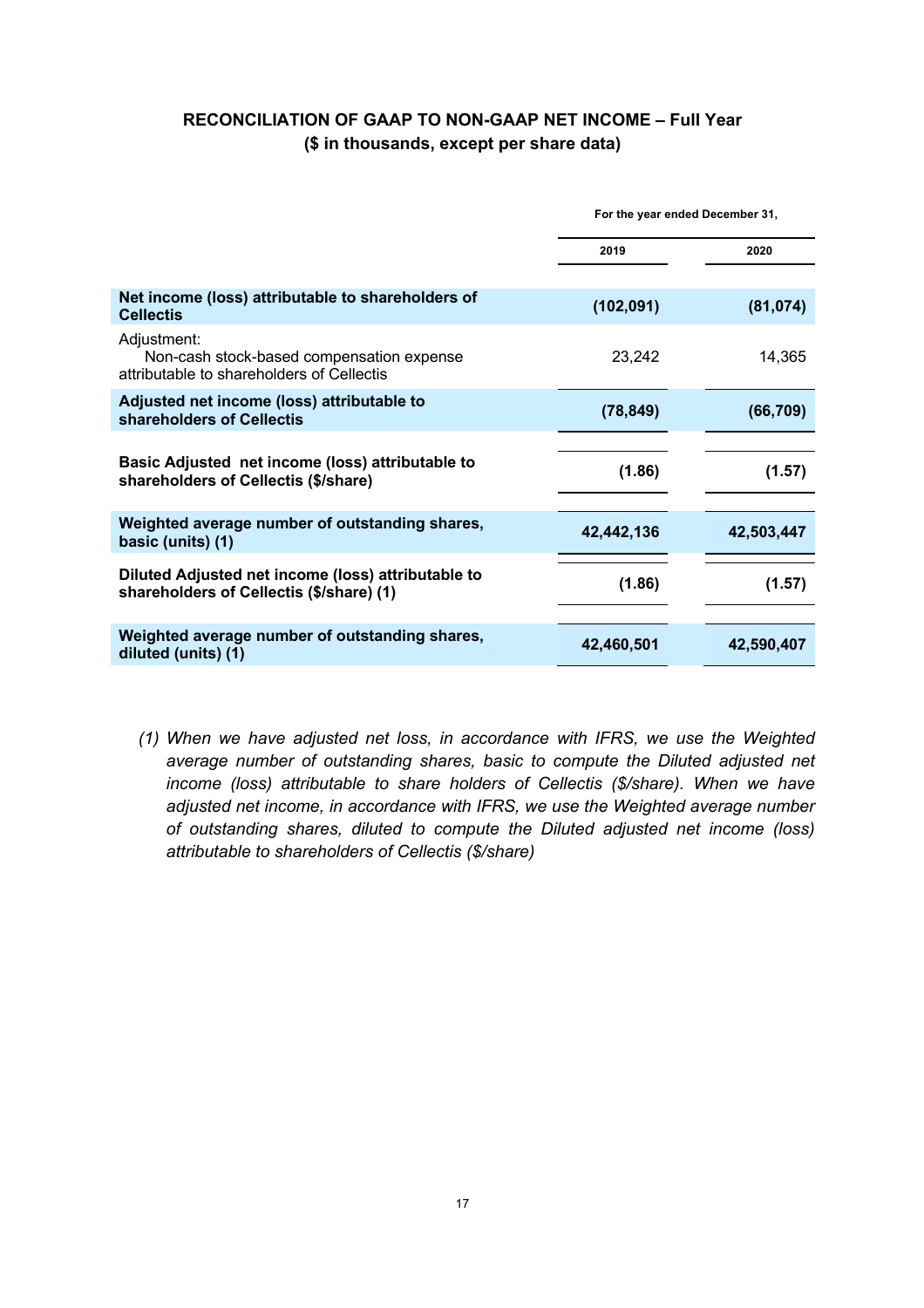#### **About Cellectis**

Cellectis is developing the first of its kind allogeneic approach for CAR-T immunotherapies in oncology, pioneering the concept of off-the-shelf and ready-to-use gene-edited CAR T-cells to treat cancer patients. As a clinical-stage biopharmaceutical company with over 21 years of expertise in gene editing, Cellectis is developing life-changing product candidates utilizing TALEN<sup>®</sup>, its gene editing technology, and PulseAgile, its pioneering electroporation system to harness the power of the immune system in order to target and eradicate cancer cells.

As part of its commitment to a cure, Cellectis remains dedicated to its goal of providing lifesaving UCART product candidates to address unmet needs for multiple cancers including acute myeloid leukemia (AML), B-cell acute lymphoblastic leukemia (B-ALL) and multiple myeloma (MM).

Cellectis headquarters are in Paris, France, with additional locations in New York, New York and Raleigh, North Carolina. Cellectis is listed on the Nasdaq Global Market (ticker: CLLS) and on Euronext Growth (ticker: ALCLS). For more information, visit www.cellectis.com. Follow Cellectis on social media: @cellectis, LinkedIn and YouTube. TALEN® is a registered trademark owned by Cellectis.

#### **For further information, please contact:**

#### **Media contacts:**

Margaret Gandolfo, Communications Manager, 646-628-0300, Margaret.gandolfo@cellectis.com

Conor McGoldrick, Zeno Group, 914-355-0927, Conor.Mcgoldrick@zenogroup.com

#### **IR contact:**

Simon Harnest, Chief Investment Officer, 646-385-9008, simon.harnest@cellectis.com

#### **Disclaimer**

This press release contains "forward-looking" statements within the meaning of applicable securities laws, including the Private Securities Litigation Reform Act of 1995. Forward-looking statements may be identified by words such as "at this time," "anticipate," "believe," "expect," "on track," "plan," "scheduled," and "will," or the negative of these and similar expressions. These forward-looking statements, which are based on our management's current expectations and assumptions and on information currently available to management, include statements about the timing and progress of clinical trials (including with respect to patient enrollment and follow-up), the timing of our presentation of data, the adequacy of our supply of clinical vials, the timing of completion of construction of our Raleigh, North Carolina manufacturing facility, and operational capabilities at our manufacturing facilities, and the sufficiency of cash to fund operations. These forward-looking statements are made in light of information currently available to us and are subject to numerous risks and uncertainties, including with respect to the duration and severity of the COVID-19 pandemic and governmental and regulatory measures implemented in response to the evolving situation. Furthermore, many other important factors, including those described in our Annual Report on Form 20-F and the financial report (including the management report) for the year ended December 31, 2020 and subsequent filings Cellectis makes with the Securities Exchange Commission from time to time, as well as other known and unknown risks and uncertainties may adversely affect such forward-looking statements and cause our actual results, performance or achievements to be materially different from those expressed or implied by the forward-looking statements. Except as required by law, we assume no obligation to update these forward-looking statements publicly, or to update the reasons why actual results could